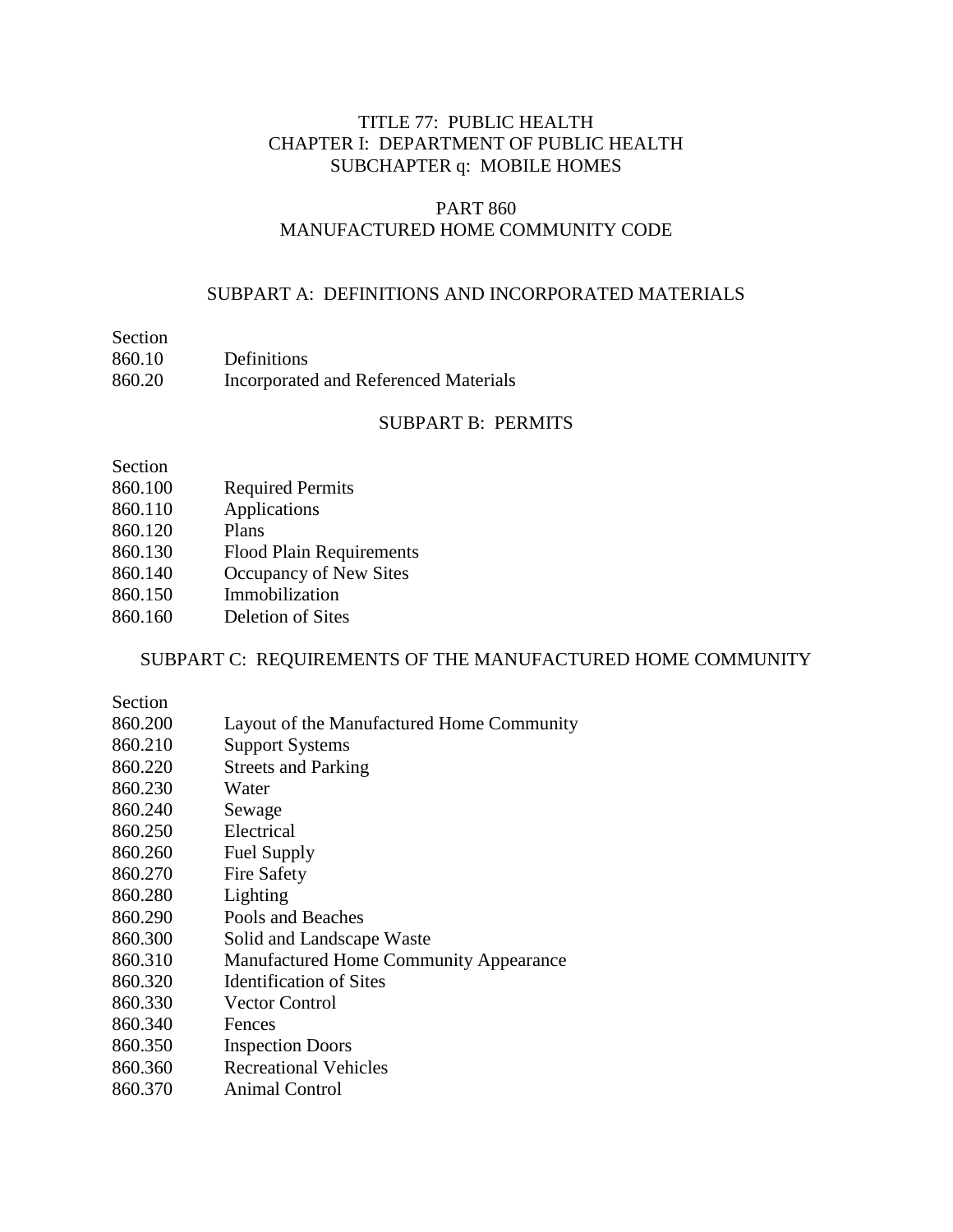| 860.380 | <b>Vacant Sites</b> |
|---------|---------------------|
| 860.390 | Duplex Units        |

#### SUBPART D: ADDITIONAL RESPONSIBILITIES OF THE LICENSEE

Section

| 860.400 | <b>Required Documents</b> |
|---------|---------------------------|
|---------|---------------------------|

- 860.410 Manufactured Home Community Rules
- 860.420 Register
- 860.430 Inspections by Manufactured Home Community Management

#### SUBPART E: ADMINISTRATIVE ACTION BY THE DEPARTMENT

| Section |
|---------|
|         |

| 860.500 | <b>Variance Procedures</b>  |
|---------|-----------------------------|
| 860.510 | <b>Enforcement Action</b>   |
| 860.520 | <b>Common Operation</b>     |
| 860.530 | <b>Existing Communities</b> |

| <b>860.ILLUSTRATION A</b> | Manufactured Home Community Layout For Sites Constructed          |
|---------------------------|-------------------------------------------------------------------|
|                           | After July 1, 1998                                                |
| <b>860.ILLUSTRATION B</b> | <b>Typical Manufactured Home Site</b>                             |
| <b>860.ILLUSTRATION C</b> | <b>Water Service Connection</b>                                   |
| <b>860.ILLUSTRATION D</b> | <b>Sewer Service Connection</b>                                   |
| <b>860.ILLUSTRATION E</b> | Sample Register Information                                       |
| <b>860.ILLUSTRATION F</b> | Manufactured Home Community Electrical System                     |
| 860.APPENDIX A            | Regional Offices of the Department                                |
| 860.APPENDIX B            | Explanation of the 1996 National Electrical Code Requirements for |
|                           | Manufactured Home Communities (Repealed)                          |
| 860.APPENDIX C            | <b>Unlicensed Motor Vehicles</b>                                  |
| 860.APPENDIX D            | Home Rule Units                                                   |
| 860.TABLE A               | Minimum Road Width                                                |
| 860.TABLE B               | Water Distribution Pipe Size                                      |
| 860.TABLE C               | Minimum Size and Slope of Sewer Mains                             |

AUTHORITY: Implementing and authorized by the Mobile Home Park Act [210 ILCS 115].

SOURCE: Adopted March 2, 1973; amended at 4 Ill. Reg. 46, p. 1286, effective January 1, 1981; old rules repealed, new rules adopted and codified at 8 Ill. Reg. 17520, effective September 11, 1984; old Part repealed and new Part adopted at 22 Ill. Reg. 8863, effective May 8, 1998; emergency amendment at 29 Ill. Reg. 10305, effective July 1, 2005, for a maximum of 150 days; emergency expired November 27, 2005; amended at 30 Ill. Reg. 13419, effective July 28, 2006.

SUBPART A: DEFINITIONS AND INCORPORATED MATERIALS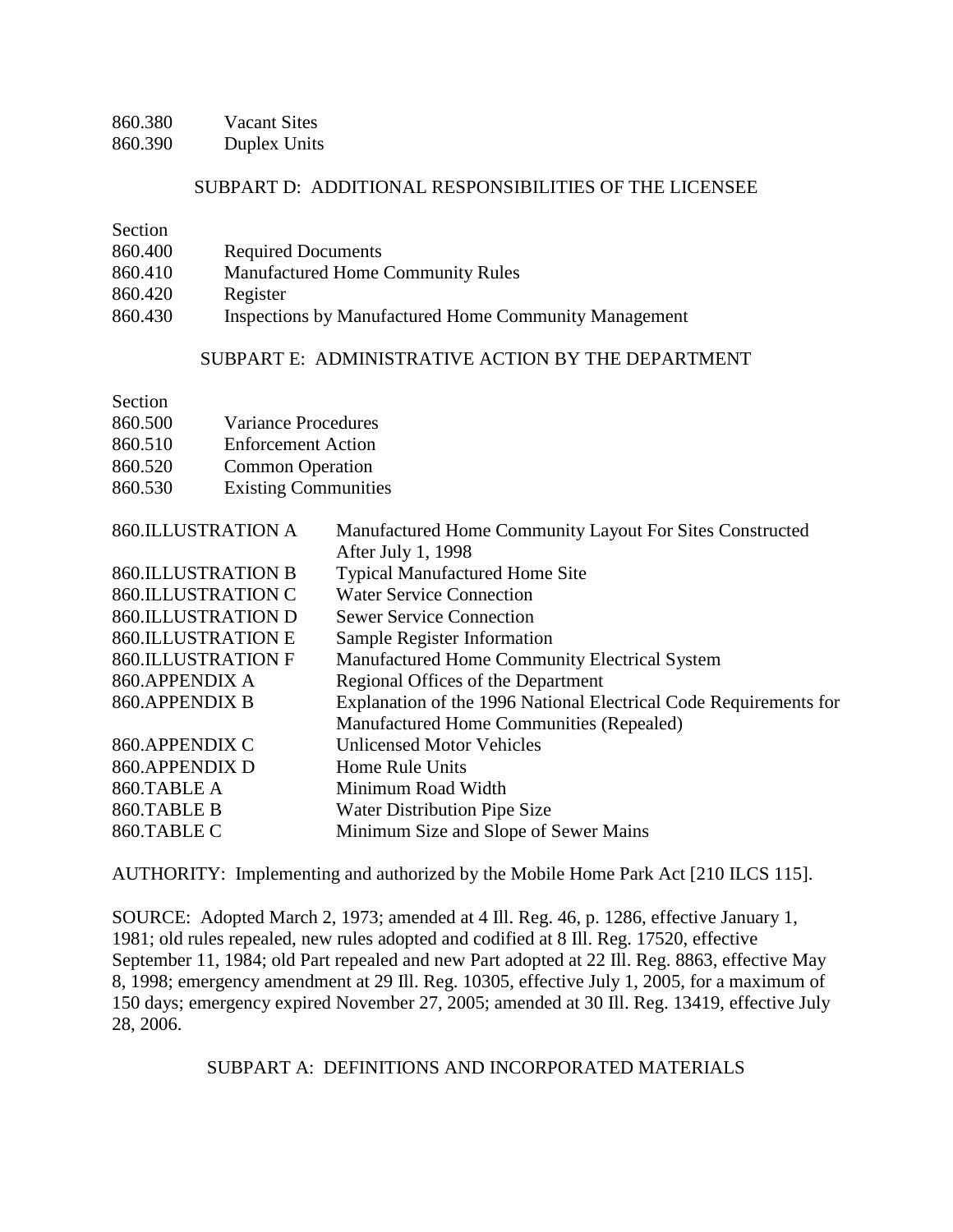#### **Section 860.10 Definitions**

In addition to the definitions contained in the Mobile Home Park Act, the following definitions shall apply.

"Act" means the Mobile Home Park Act [210 ILCS 115].

"Applicant" means any person making application for a license or permit.

"Community Public Water Supply System" means a system for the provision to the public of piped water for human consumption, if the system has at least 15 service connections or serves an average of at least 25 individuals daily at least 60 days per year. This includes any collection, treatment, storage and distribution facilities under control of the operator of such system and used primarily in connection with such system and any collection or pretreatment storage facilities not under such control which are used in connection with such system.

"Director" means the Director of the Illinois Department of Public Health.

"License" means a certificate issued by the Department allowing a person to operate and maintain a manufactured home community under the provisions of the Act and this Part.

"Licensee" means any person to whom a license or permit has been issued under the Act.

"Manufactured Home" means a structure, transportable in one or more sections, which while in the traveling mode is 8 body feet or more in width or 40 body feet or more in length, or, when erected on site, is 320 square feet or more, and which is built on a permanent chassis and designed to be used as a dwelling with or without a permanent foundation when connected to the required utilities, and includes the plumbing, heating, air conditioning, and electrical systems contained therein. Any home defined in the Act as a "mobile home" is defined as a "manufactured home" for the purposes of this Part.

"Manufactured Home Community" means a tract of land or two or more contiguous tracts of land that contain sites with the necessary utilities for five or more independent manufactured homes for permanent habitation either free of charge or for revenue purposes, and shall include any building, structure, vehicle, or enclosure used or intended for use as a part of the equipment of such manufactured home community. Separate ownership of contiguous tracts of land shall not preclude the tracts of land from common licensure as a manufactured home community if they are maintained and operated jointly. Neither an immobilized manufactured home nor a motorized recreational vehicle shall be construed as being part of a manufactured home community. Any community defined in the Act as a "mobile home park" is defined as a "manufactured home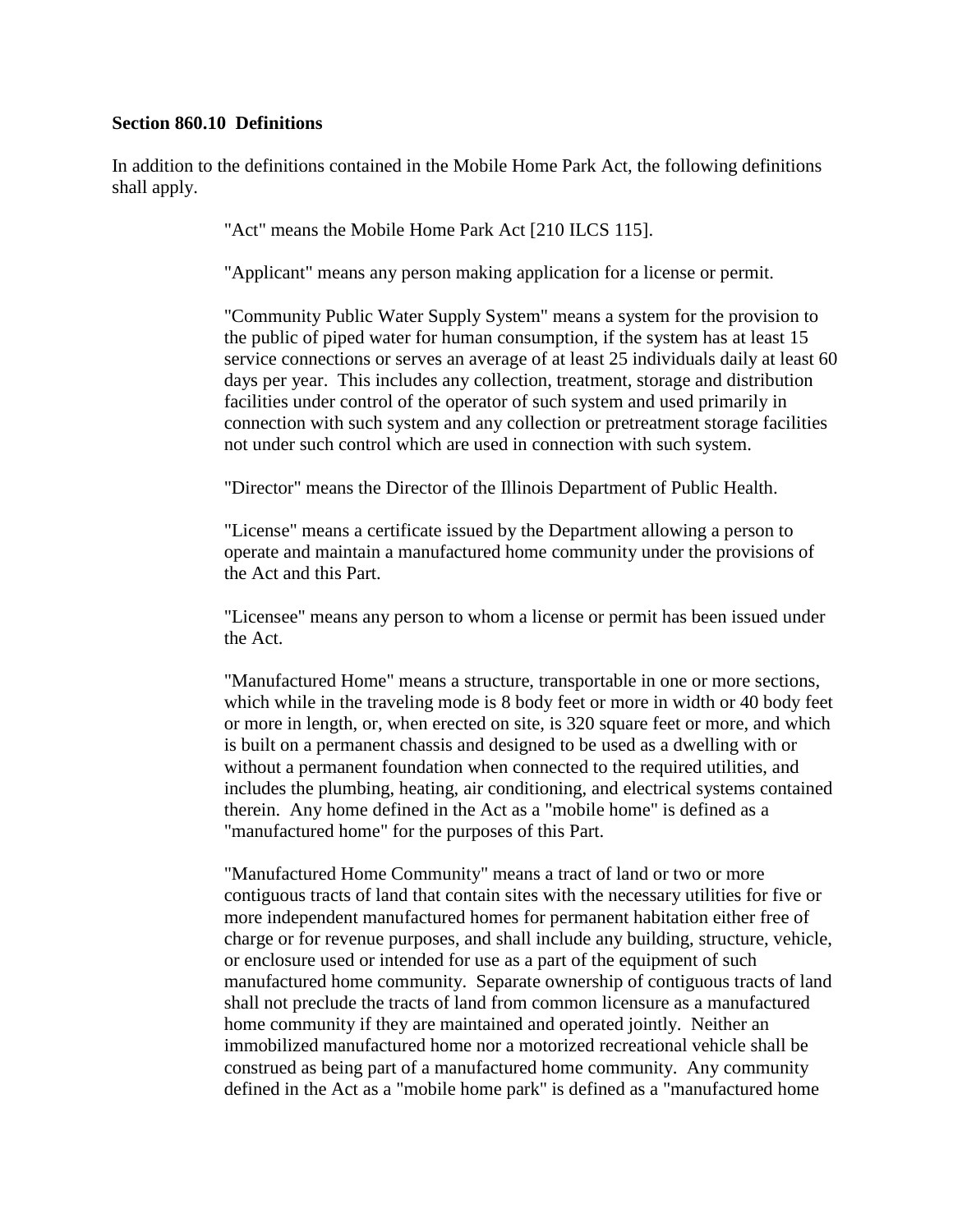community" for the purposes of this Part.

"Owner or Operator" means the licensee.

"Permit" means a certificate issued by the Department permitting the construction, alteration, or the reduction in number of sites of a manufactured home community under the provisions of the Act and this Part.

"Person" means any individual, group of individuals, association, trust, partnership, corporation, persons doing business under an assumed name, county, municipality, the State of Illinois, or any political subdivision or department thereof, or any other entity.

"Resident" means any person who occupies a manufactured home site for dwelling purposes.

"Service equipment" means the necessary electrical equipment, usually consisting of circuit breaker, or switch and fuses, and meter located near the point of entrance of supply conductors to the home and intended to constitute the main control and means of cutoff of the electrical supply.

"Special Flood Hazard Area" means an area that would be inundated by the base flood and shown as such on a Regulatory Flood Plain Map (published by the Illinois Department of Natural Resources, Division of Water Resources), a Flood Insurance Rate Map or a Flood Hazard Boundary Map, both published by the Federal Insurance Administration or the Federal Emergency Management Agency.

#### **Section 860.20 Incorporated and Referenced Materials**

The following standards of nationally recognized organizations and federal and State regulations are incorporated or referenced in this Part:

- a) The following materials are incorporated by reference and include no later amendments or editions:
	- 1) Standard Specifications for Water and Sewer Main Construction in Illinois, 1996 Edition published by:

Illinois Society of Professional Engineers 1304 South Lowell Avenue Springfield, Illinois 62704 Referenced in Section 860.230.

2) Flood Insurance Rate Map and Flood Hazard Boundary Map published by: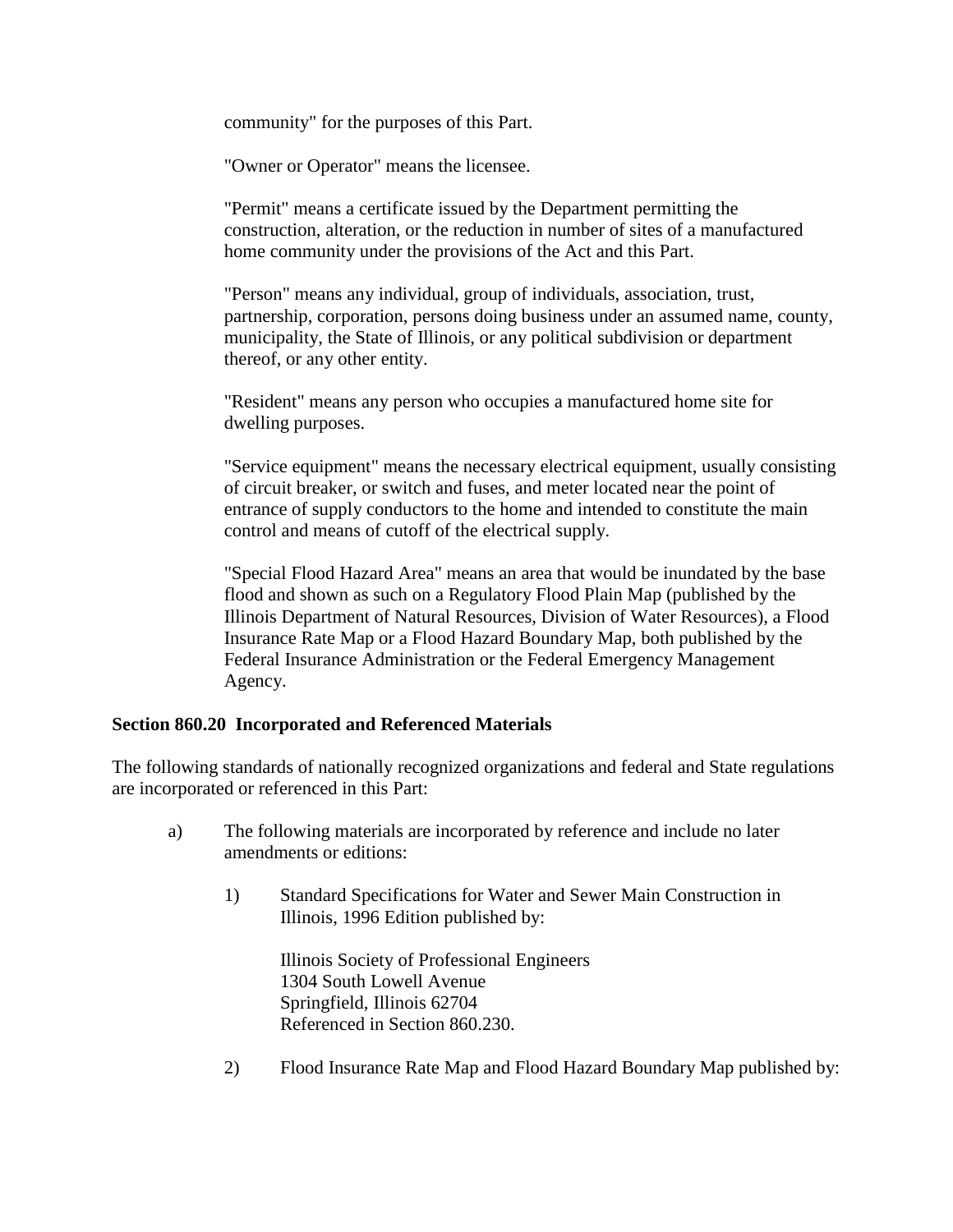Federal Insurance Administration Region V 300 Wacker Drive, 24th Floor Chicago, Illinois 60606 Referenced in Section 860.130.

3) National Electrical Code, 1996 Edition (NFPA 70-96) published by:

National Fire Protection Association 1 Batterymarch Park Quincy, Massachusetts 02269 Referenced in Section 860.250.

4) National Electrical Code, 2002 Edition (NFPA 70-02) published by:

National Fire Protection Association 1 Batterymarch Park Quincy, Massachusetts 02269 Referenced in Section 860.250.

5) Installation of Oil Burning Equipment, 2001 Edition (NFPA 31-01) published by:

National Fire Protection Association 1 Batterymarch Park Quincy, Massachusetts 02269 Referenced in Section 860.260.

6) National Fuel Gas Code, 1999 Edition (NFPA 54-99) published by:

National Fire Protection Association 1 Batterymarch Park Quincy, Massachusetts 02269 Referenced in Sections 860.160 and 860.260.

7) Storage and Handling of Liquefied Petroleum Gases, 1998 Edition (NFPA 58-98) published by:

National Fire Protection Association 1 Batterymarch Park Quincy, Massachusetts 02269 Referenced in Section 860.260.

8) ASTM International (formerly American Society of Testing and Materials, Standard Method for Test for Surface Burning Characteristics of Building Materials), Standard E84-1998, published by: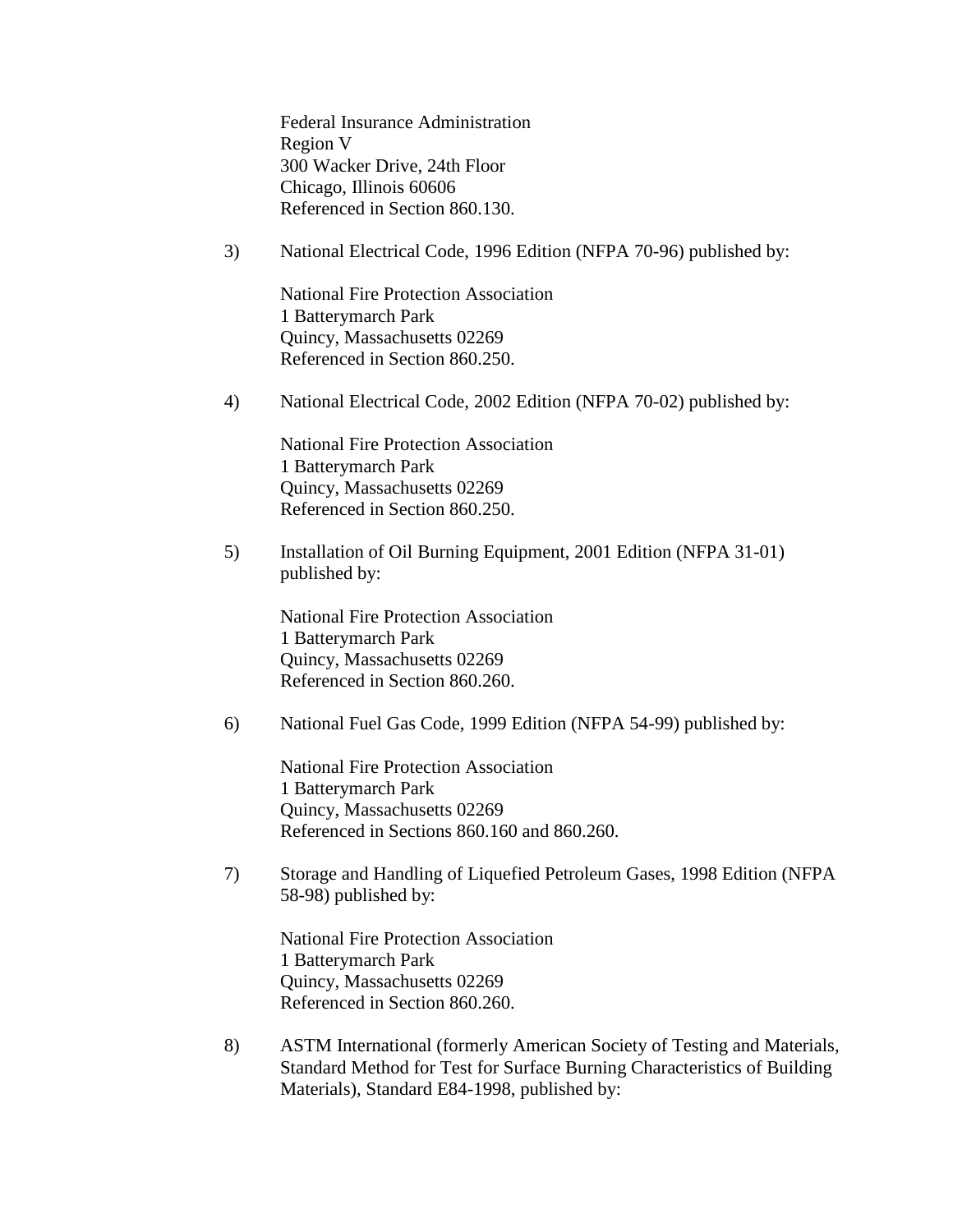ASTM International 100 Barr Harbor Drive P.O. Box C 700 West Conshohocken, Pennsylvania 19248-2959 Referenced in Section 860.270.

9) Transportation of Natural and Other Gas by Pipeline: Minimum Federal Safety Standards (49 CFR 192), Revised October 1, 2003

United States Department of Transportation Office of Pipeline Safety  $400$  7<sup>th</sup> Street S.W. Washington, D.C. 20590 Referenced in Section 860.260.

- b) The following materials are referenced in this Part:
	- 1) State of Illinois statutes
		- A) Illinois Architectural Practice Act of 1989 [225 ILCS 305] Referenced in Section 860.120.
		- B) Illinois Professional Engineering Act [225 ILCS 325] Referenced in Section 860.120.
		- C) Illinois Vehicle Code [625 ILCS 5/4-203] Referenced in Section 860.310 and Appendix C.
		- D) Mobile Home Park Landlord and Tenant Act [765 ILCS 745] Referenced in Section 860.400.
		- E) Abandoned Mobile Home Act [210 ILCS 117] Referenced in Section 860.310.
		- F) Private Sewage Disposal Licensing Act [225 ILCS 225] Referenced in Section 860.240.
		- G) Smoke Detector Act [425 ILCS 60] Referenced in Section 860.410.
		- H) Plumbing License Law [225 ILCS 320] Referenced in Sections 860.230 and 860.240.
		- I) Swimming Pool and Bathing Beach Act [210 ILCS 125] Referenced in Sections 860.120 and 860.290.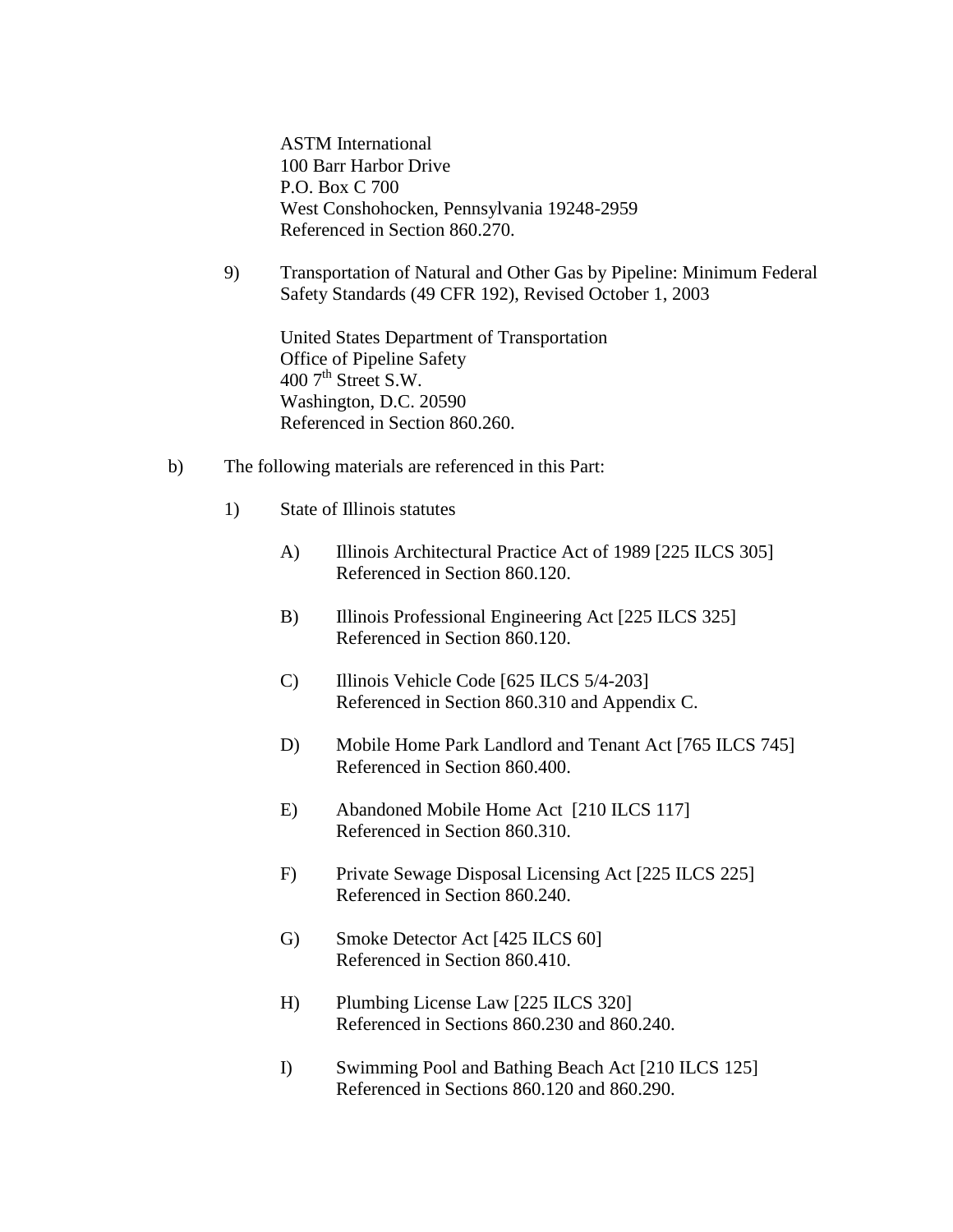- J) Illinois Mobile Home Tiedown Act [210 ILCS 120] Referenced in Section 860.400.
- K) Illinois Municipal Code [65 ILCS 5/11-40-3] Referenced in Appendix C.
- L) Counties Code [55 ILCS 5/5-1092] Referenced in Appendix C.
- M) Townships Code [60 ILCS 1/30-130] Referenced in Appendix C.
- N) Manufactured Home Quality Assurance Act [430 ILCS 117] Referenced in Section 860.210.
- 2) Department of Public Health regulations
	- A) Illinois Swimming Pool and Bathing Beach Code (77 Ill. Adm. Code 820) Referenced in Section 860.290.
	- B) Illinois Plumbing Code (77 Ill. Adm. Code 890) Referenced in Sections 860.230, 860.240 and Appendix B.
	- C) Private Sewage Disposal Code (77 Ill. Adm. Code 905) Referenced in Section 860.240.
	- D) Drinking Water Systems Code (77 Ill. Adm. Code 900) Referenced in Section 860.230.
	- E) Illinois Water Well Construction Code (77 Ill. Adm. Code 920) Referenced in Section 860.230.
	- F) Illinois Water Well Pump Installation Code (77 Ill. Adm. Code 925) Referenced in Section 860.230.
	- G) Surface Source Water Treatment Code (77 Ill. Adm. Code 930) Referenced in Section 860.230.
	- H) Public Area Sanitary Practice Code (77 Ill. Adm. Code 895) Referenced in Section 860.230.
	- I) Manufactured Home Installation Code (77 Ill. Adm. Code 870) Referenced in Sections 860.210, 860.360.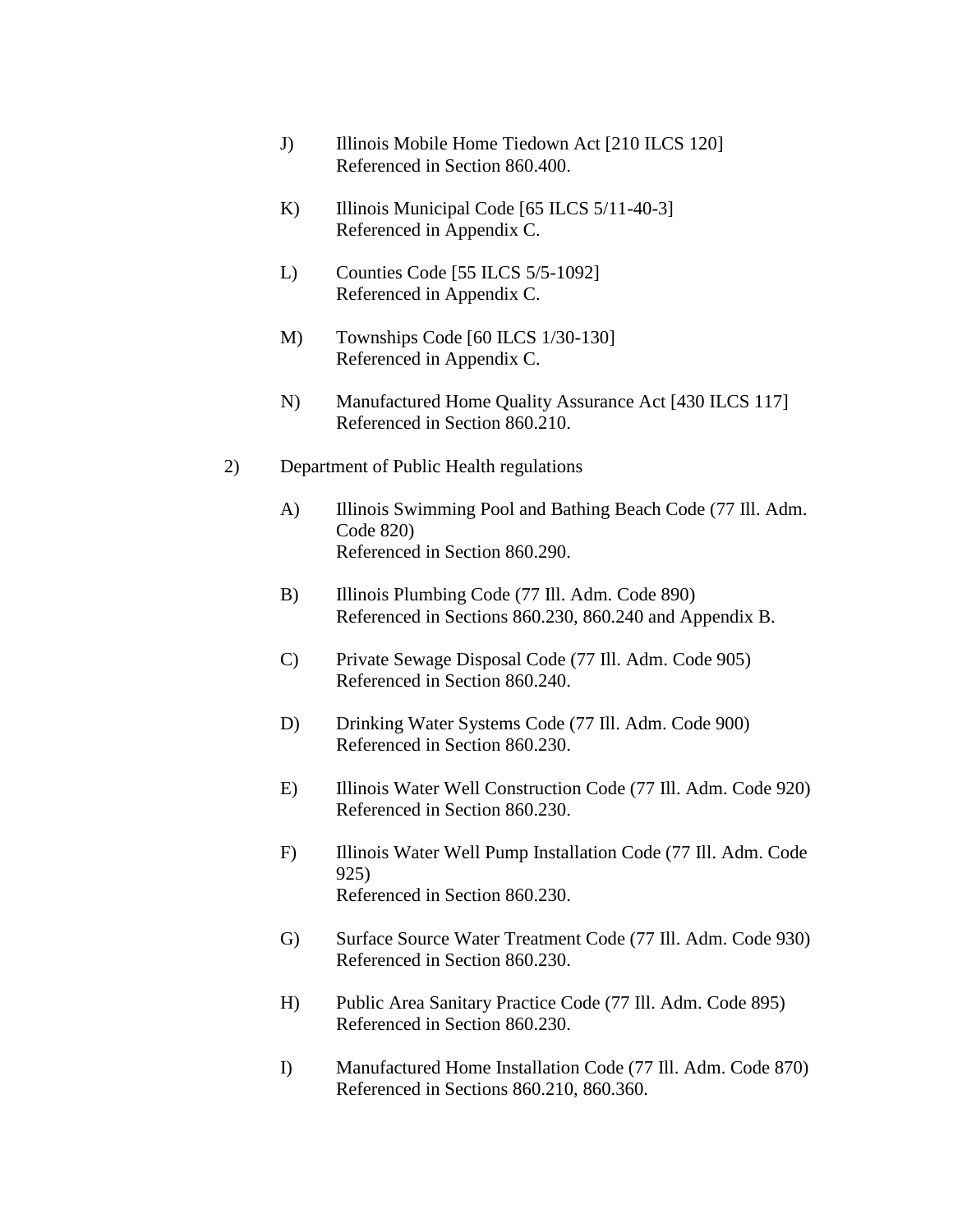- J) Rules of Practice and Procedure in Administrative Hearings (77 Ill. Adm. Code 100) Referenced in Section 860.510.
- 3) Illinois Pollution Control Board regulations
	- A) Public Water Supplies (35 Ill. Adm. Code Subtitle F) Referenced in Section 860.230.
	- B) Waste Disposal (35 Ill. Adm. Code Subtitle G) Referenced in Section 860.240.
	- C) Solid Waste and Special Waste Hauling (35 Ill. Adm. Code Subtitle G, Subchapter i) Referenced in Section 860.300.
- 4) Illinois Environmental Protection Agency regulations Illinois Recommended Standards for Sewage Works (35 Ill. Adm. Code 370)

Referenced in Section 860.240.

- 5) Materials of Other State Agencies
	- A) Regulatory Flood Plain Map published by:

Illinois Department of Natural Resources Division of Water Resources 310 South Michigan, Room 1606 Chicago, Illinois 60604 Referenced in Section 860.130.

B) Statewide Permit Number 6, issued September 15, 1993 by:

Illinois Department of Transportation Division of Water Resources 2300 South Dirksen Parkway Springfield, Illinois 62764 Referenced in Section 860.130.

(Source: Amended at 30 Ill. Reg. 13419, effective July 28, 2006)

#### SUBPART B: PERMITS

#### **Section 860.100 Required Permits**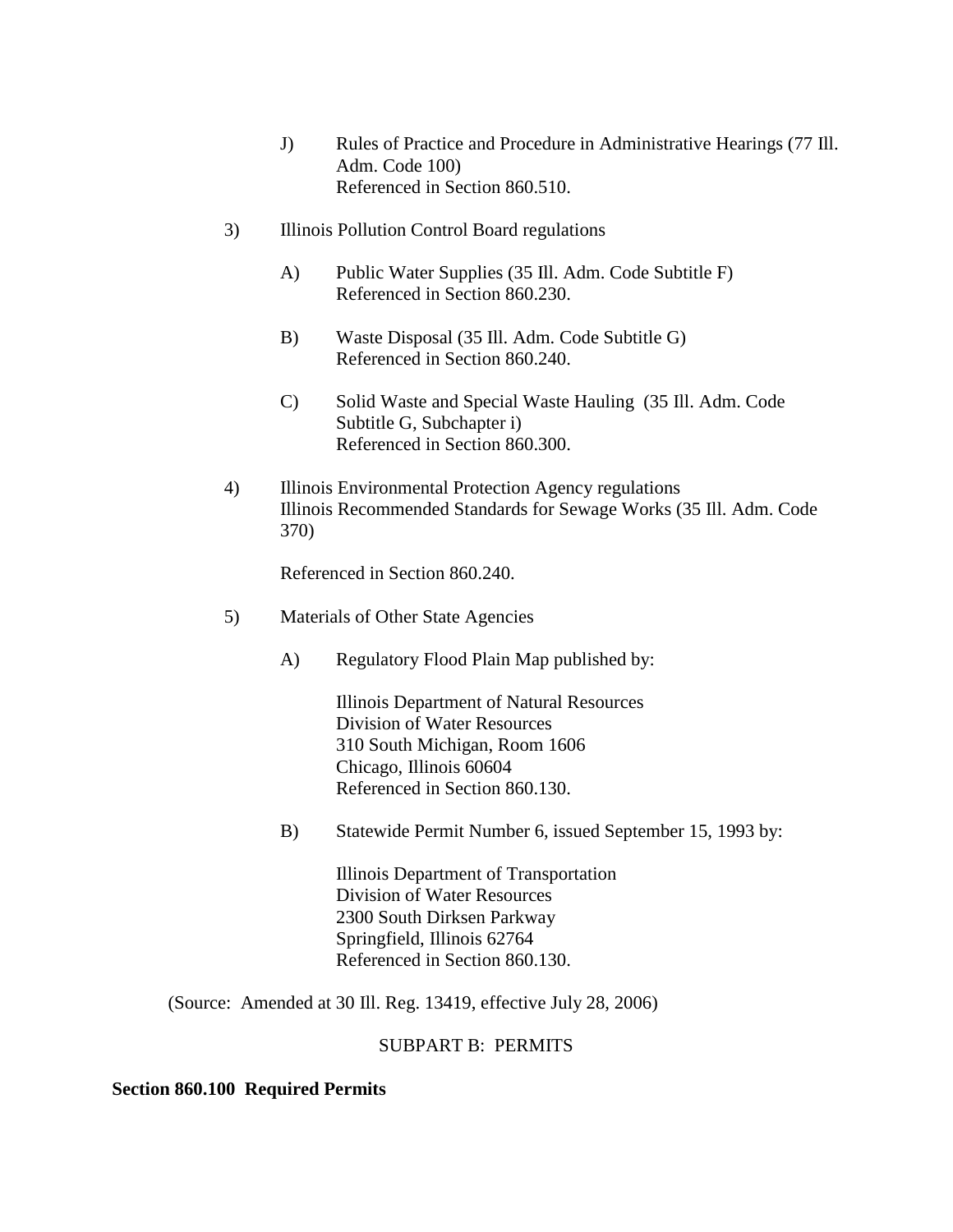Section 4 of the Act specifies the information required to obtain a permit for the construction of a new manufactured home community. Section 4.2 of the Act contains the information required to obtain a permit for the alteration of an existing manufactured home community. Permits shall expire three years from the date of issuance. One three year extension may be granted upon written request. Section 4.3 of the Act contains the information required for a permit to reduce sites in an existing manufactured home community. Alternations to an existing manufactured home site or community must be performed in accordance with the Act and this Part. A permit is not required for routine maintenance and repairs.

## **Section 860.110 Applications**

All permit applications shall be submitted in triplicate to the Department on a form furnished by the Department. The application shall indicate the number and identification of existing sites, new sites to be constructed, licensed sites to be altered or eliminated and the new total number of proposed licensed sites.

## **Section 860.120 Plans**

Section 4(d) of the Act specifies that, for a new manufactured home community, plans must be prepared and sealed by an architect licensed under the authority of the Illinois Architectural Practice Act of 1989 or an engineer licensed under the authority of the Illinois Professional Engineering Act. The plans shall be drawn to scale. Two copies of the plans shall be submitted to the Department. The plans and application material shall contain, at a minimum, an overall manufactured home community plan and a typical site plan as follows:

- a) The overall manufactured home community plan shall include the following details for all proposed construction:
	- 1) The location and dimension of each proposed site;
	- 2) The location, width, type of surface material and traffic flow of all streets;
	- 3) The locations of all sidewalks and parking areas;
	- 4) The existing and proposed contours of the area, including an indication of any area in a flood plain;
	- 5) The locations, types, sizes and identification numbers of all water pipes; details of any private or semi-private water sources, sufficient to indicate compliance, and if the manufactured home community is served by a community public water supply system, the name of the system;
	- 6) The locations, types, sizes and identification numbers of all sewage pipes, details of all private sewage disposal systems sufficient to indicate compliance, and, if the manufactured home community is served by a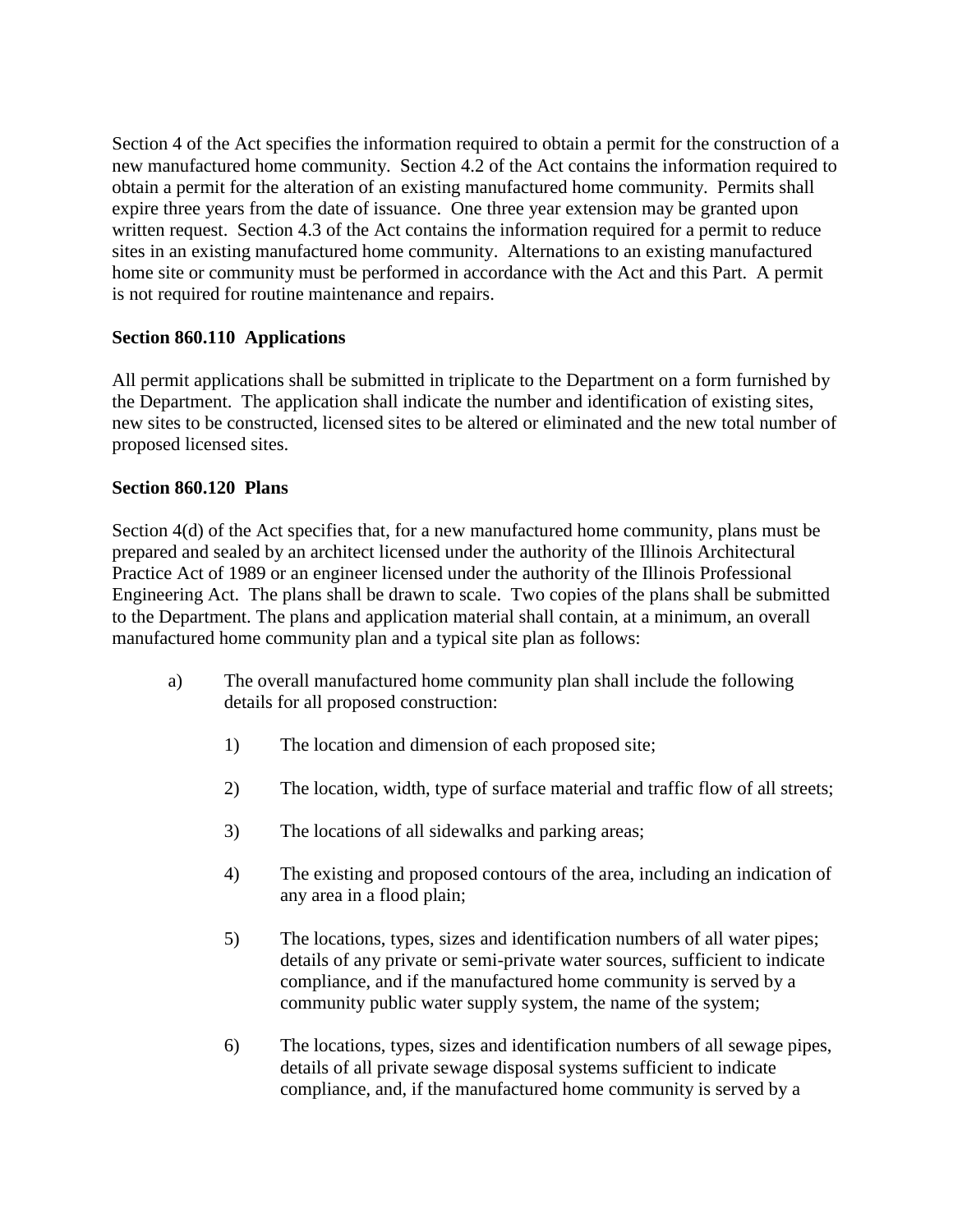public sewer system, the name of the system;

- 7) The locations, types and sizes of all electrical conductors and equipment;
- 8) The types, sizes, heights and locations of all proposed manufactured home community lighting;
- 9) The sizes, locations and types of all fuel pipes; the locations and sizes of all fuel storage tanks;
- 10) The locations of all recreational equipment, beaches, swimming pools, parks, and community buildings (Swimming pools and bathing beaches are subject to a separate construction permit as required by the Swimming Pool and Bathing Beach Act.);
- 11) The general locations of all existing manufactured home sites and a description of how proposed utility extensions for new sites will be connected;
- 12) The types, sizes and locations of all garbage containers and the frequency of garbage collection;
- 13) The types, sizes and locations of any storm drainage pipes;
- 14) The locations of fire hydrants and holding ponds and the name of the fire department that serves the manufactured home community; and
- 15) The locations of all easements.
- b) The typical manufactured home site plan shall include the following:
	- 1) Size, type and location of the foundation system for the home;
	- 2) Details and locations of sewer, water and gas piping, showing the height of the risers, the distance between them, and any valves;
	- 3) For private sewage disposal systems, detailed drawings of the proposed system showing the distances between components of the system and potable water systems or bodies of water, soil type and/or percolation rates, depth of ground water table, and size of system components (When a permit for construction of a private sewage disposal system has been obtained or is pending from a unit of local government, a copy of the permit or permit application shall be submitted.); and
	- 4) Types, locations and ratings of electrical service equipment and conductors with indication of the method of grounding.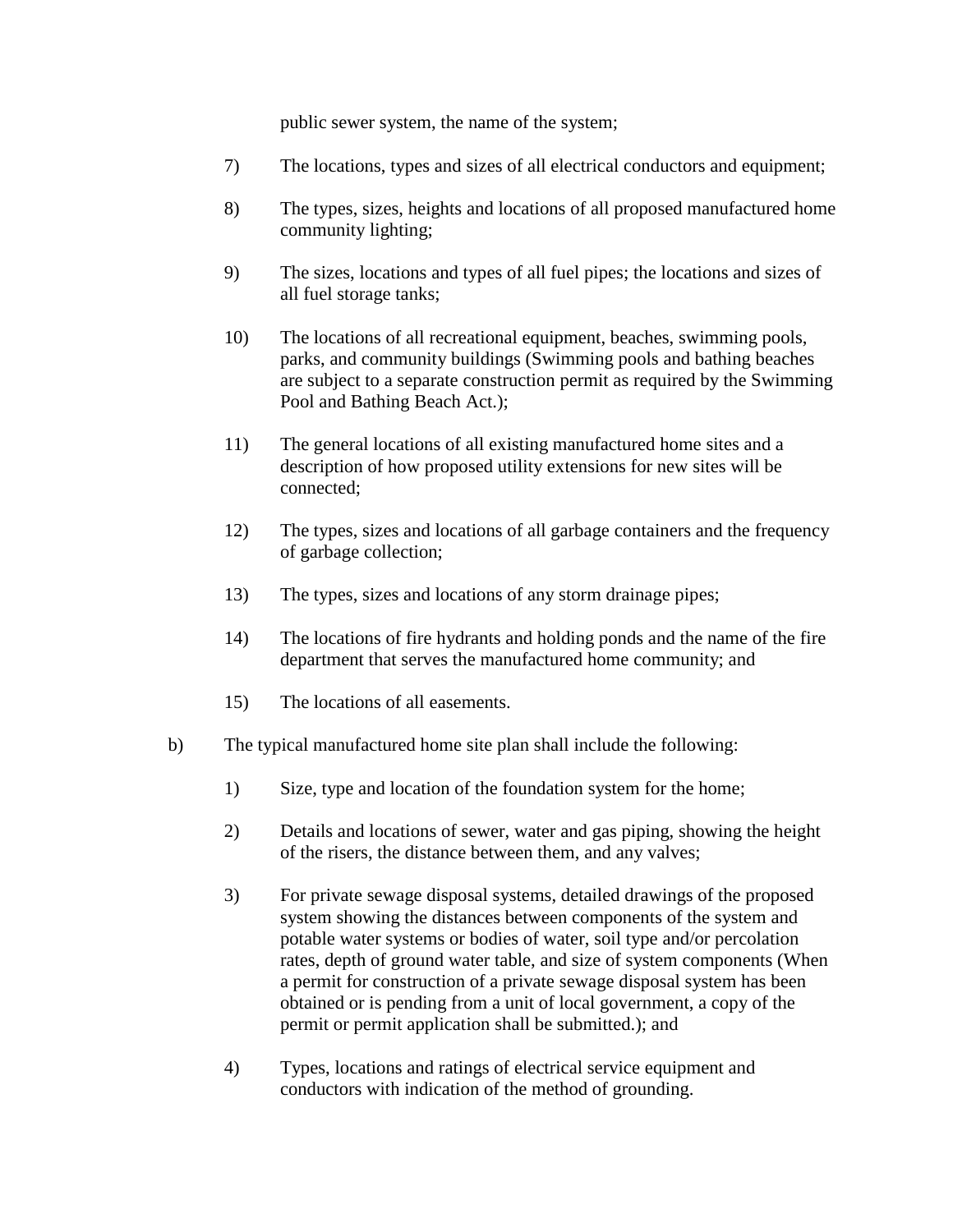#### **Section 860.130 Flood Plain Requirements**

Prior to the issuance of a construction permit, the permit applicant shall submit with the application a completed "Special Flood Hazard Area Request Form" provided by the Department. If the site is within a Special Flood Hazard Area, the applicant shall forward the plans for the project to the Illinois Department of Natural Resources, Division of Water Resources. No project to be located in a Special Flood Hazard Area shall be issued a permit without a copy of a statement from the Division of Water Resources that the construction complies with the requirements of Executive Order 79-4, effective May 31, 1979. Construction of items such as water wells, septic tanks, underground utilities, light poles, pavilions, playground equipment, sidewalks and driveways as specified in Statewide Permit Number 6, issued by the Division of Water Resources, September 15, 1993, are exempt from the requirements of this Section.

### **Section 860.140 Occupancy of New Sites**

No manufactured home shall be placed on a site that has not been licensed by the Department. Upon the completion of the construction of new sites, the Department's regional office shall be contacted (see Section 860.Appendix A) to arrange for an inspection. After approval is granted by the inspector, the fee for the license for the new site(s) shall be submitted before the new site(s) shall be licensed or occupied.

#### **Section 860.150 Immobilization**

Sites with immobilized manufactured homes are exempt from licensure by the Department. In order for a home to be considered immobilized, the following conditions must be met:

- a) The home shall be provided with individual utilities as defined in Section 2.8 of the Act.
- b) The wheels, tongue, and hitch shall be removed and the home shall be supported by a continuous perimeter foundation of material such as concrete, mortared concrete block, or mortared brick which extends below the established frost depth. The home shall be secured to the continuous perimeter foundation with 1/2 inch foundation bolts spaced every 6 feet and within one foot of the corners. The bolts shall be imbedded at least 7 inches into concrete foundations or 15 inches into block foundations.

#### **Section 860.160 Deletion of Sites**

Section 4.3 of the Act specifies the requirements that must be followed to reduce the number of licensed sites. In addition, the following conditions shall be met:

a) The utilities shall be disconnected as follows: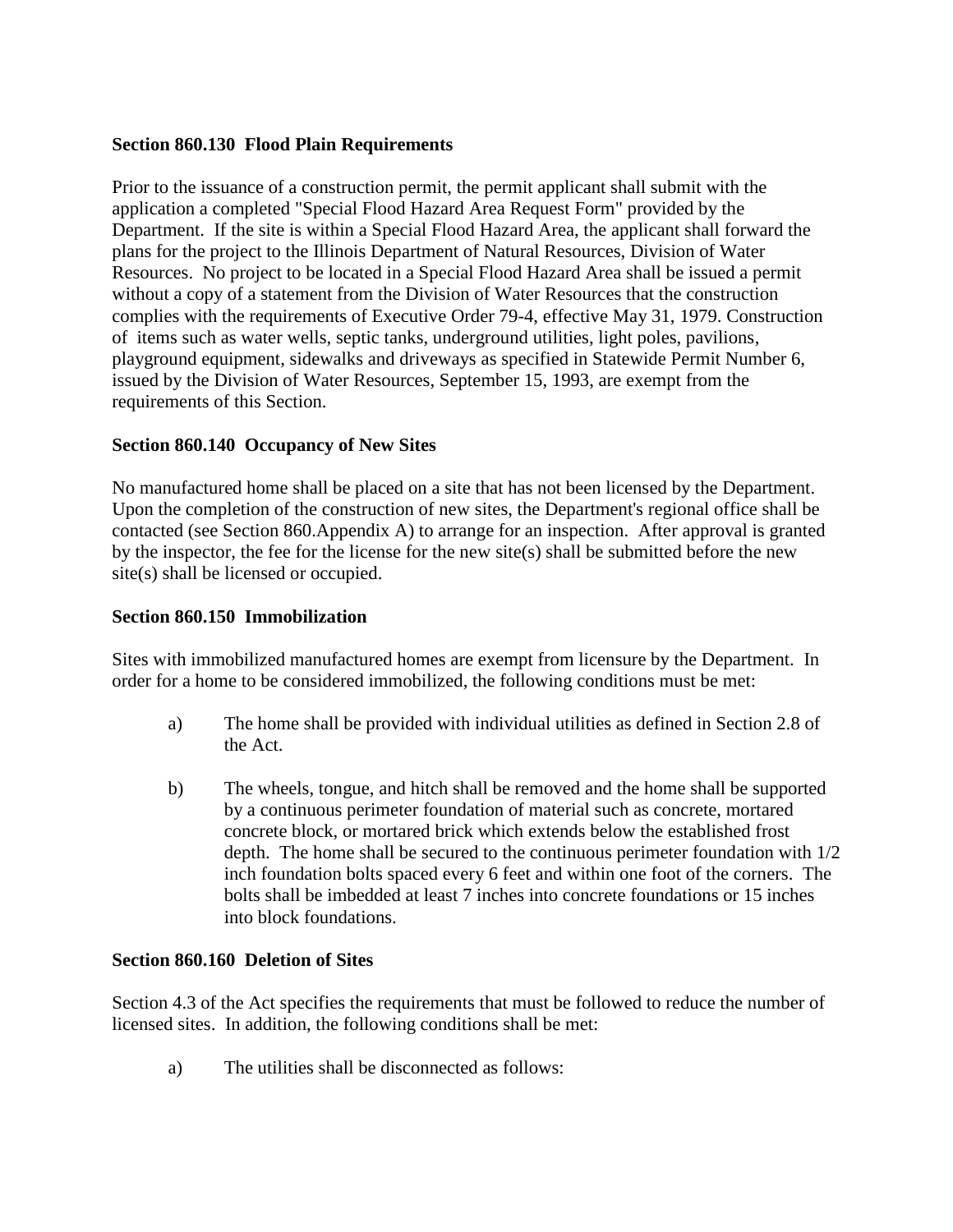- 1) The water service shall be shut off and capped below the frost depth and the riser shall be removed;
- 2) The sewer pipe shall be cut below the ground level and sealed to prevent sewer gas from escaping;
- 3) The electrical supply to the site shall be disconnected and the service equipment shall be removed;
- 4) Any natural gas to the site shall be disconnected below grade and sealed in accordance with the National Fuel Gas Code; and
- 5) Any propane tanks and the piping thereto shall be removed.
- b) The home shall be removed and the site shall be cleared of any debris or abandoned equipment.
- c) The deletion shall not commence until an application for a permit to alter has been submitted and written approval has been issued by the Department. Upon completion of the deletion, the Department's regional office shall be contacted to determine compliance with the requirements of this Section. Upon approval, the next year's license shall reflect the new number of sites. If the reduction results in fewer than five licensed sites, the manufactured home community is no longer subject to licensure and the existing license shall automatically become void upon approval of the reduction.

## SUBPART C: REQUIREMENTS OF THE MANUFACTURED HOME COMMUNITY

## **Section 860.200 Layout of the Manufactured Home Community**

- a) All areas of the manufactured home community shall be drained to prevent ponding of water. If necessary, a storm drainage system shall be installed.
- b) Section 9.3 of the Act specifies the minimum square footage of each site and the location of the homes on the site. (See Section 860.Illustrations A and B.) There shall be a minimum street frontage of 25 linear feet for each site.
- c) *No mobile home shall be parked closer than 5 feet to the side lot lines of a park, or closer than 10 feet to a public street, alley or building. Each individual site shall abut or face on a private or public street. All streets shall have unobstructed access to a public street. There shall be an open space of at least 10 feet adjacent to the sides of every mobile home and at least 5 feet adjacent to the ends of every mobile home*. [210 ILCS 115/9.3] Homes located on these sites shall not be closer to a private street than the previous home on that site.
- d) Manufactured homes located on sites constructed after July 1, 1998 shall be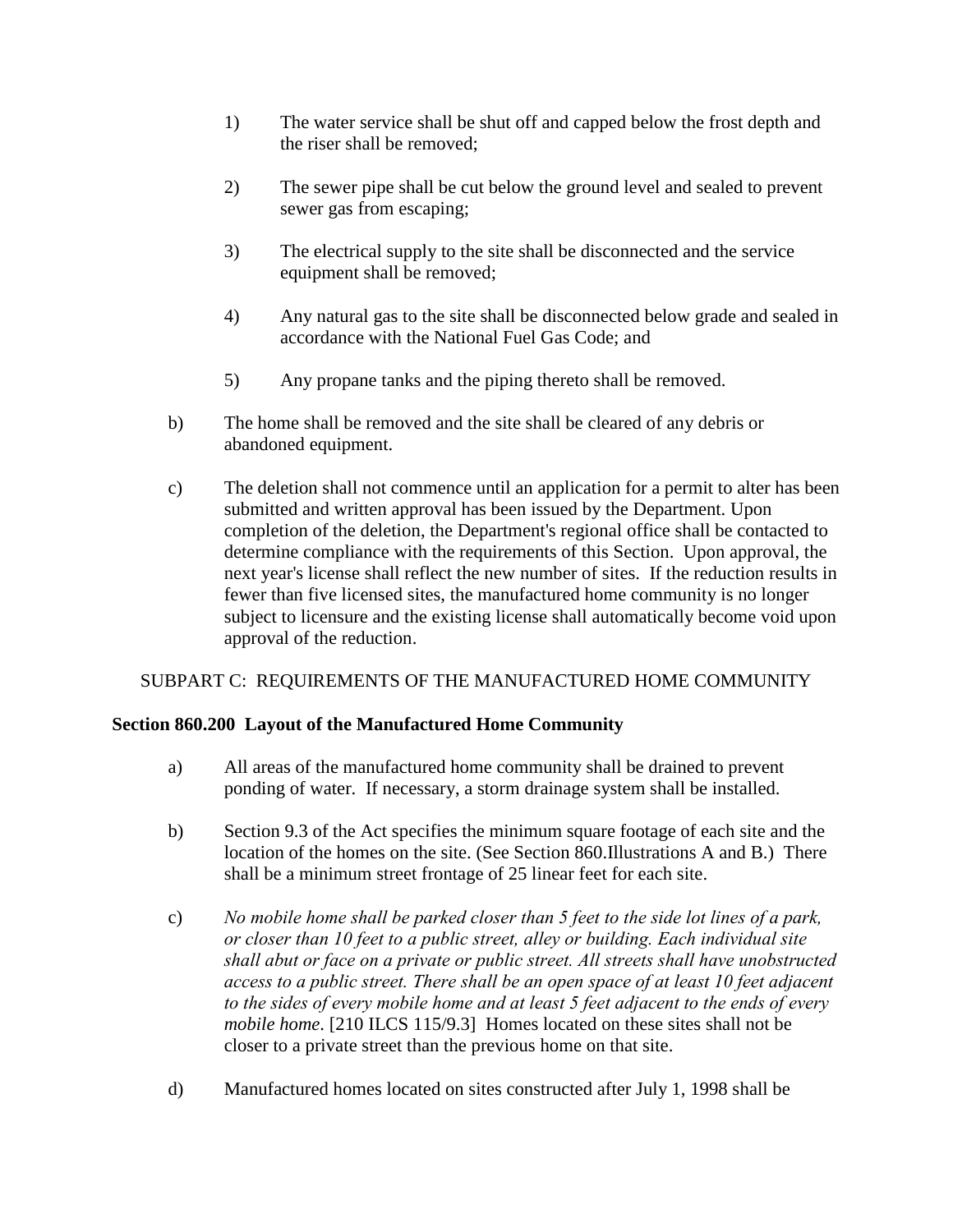located at least 10 feet from private streets or other manufactured homes, and shall not extend over a sidewalk.

- e) All portions of sheds, carports, garages, porches and similar structures constructed after July 1, 1998 shall be at least 3 feet from the manufactured home community property line, 5 feet from any other structure on adjacent sites, and 10 feet from all streets. For corner sites, sheds shall be at least 3 feet from all streets. Existing portions of sheds, carports, garages, porches, and similar structures may be replaced at the same location without complying with the requirements of this subsection (e).
- f) If any portion of a home, porch or step is within 5 feet of a private street, a speed limit of 10 miles per hour or less shall be posted for that street.
- g) When questions arise concerning the property lines of the manufactured home community, the licensee shall be responsible for identifying the legal location.

(Source: Amended at 30 Ill. Reg. 13419, effective July 28, 2006)

#### **Section 860.210 Support Systems**

- a) Sites on which homes were installed on or before July 1, 2005 shall have a support system in accordance with the requirements in effect at the time of the installation.
- b) Manufactured home sites constructed after July 1, 2005 shall comply with the Manufactured Housing Quality Assurance Act [430 ILCS 117] and the Manufactured Home Installation Code (77 Ill. Adm. Code 870).
- c) The owner or operator of a licensed manufactured home community must keep on file copies of the Installation Compliance Certificate required by the Manufactured Home Installation Code (77 Ill. Adm. Code 870). This information shall be made available by the owner or operator of the manufactured home community to the Department, the manufactured home owner and lessee, and the representative of the manufactured home owner and lessee.

(Source: Amended at 30 Ill. Reg. 13419, effective July 28, 2006)

#### **Section 860.220 Streets and Parking**

- a) All streets shall be maintained reasonably free of potholes, snow, and dust. Streets constructed after July 1, 1998 shall be constructed of rock and oil, asphalt or concrete.
- b) The minimum road width shall comply with Section 860.Table A.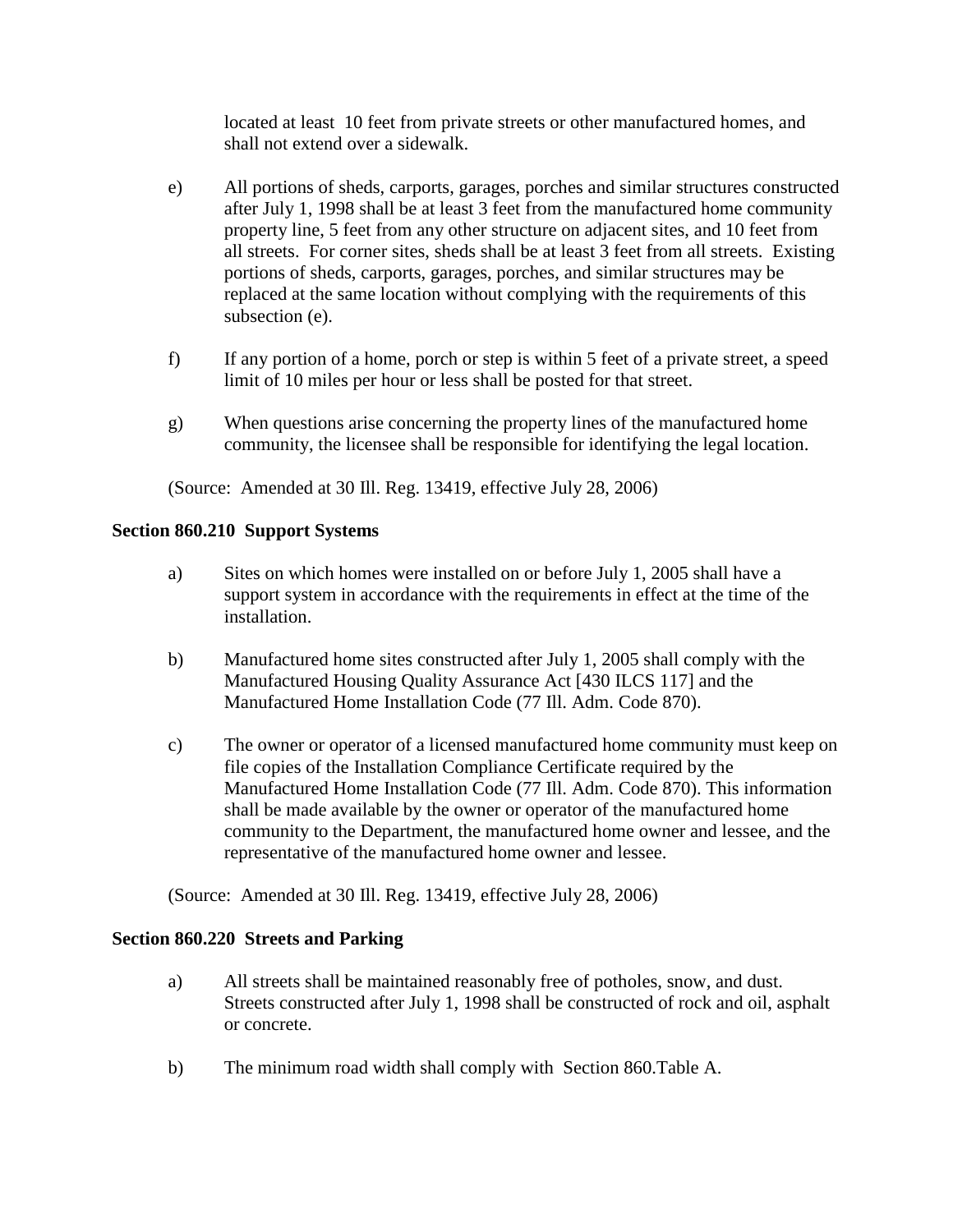c) At least two parking spaces shall be provided for each site constructed after July 1, 1998. At least one space shall be available for all other sites. Parking spaces on streets must be a minimum of 18 feet in length.

### **Section 860.230 Water**

- a) Potable water shall be provided at each site. The source of the water shall be either a community public water supply system regulated by the Illinois Environmental Protection Agency (35 Ill. Adm. Code, Subtitle F) or a system regulated by the Department. Systems regulated by the Department shall comply with one of the following:
	- 1) The construction and water quality requirements of the Drinking Water Systems Code (77 Ill. Adm. Code 900) shall be met.
	- 2) Water wells shall be located and constructed in accordance with the Illinois Water Well Construction Code (77 Ill. Adm. Code 920) and water well pump installation shall comply with the Illinois Water Well Pump Installation Code (77 Ill. Adm. Code 925).
	- 3) Surface water supply systems shall be constructed and operated in accordance with the Surface Source Water Treatment Code (77 Ill. Adm. Code 930).
- b) The water distribution system shall be subject to the following requirements:
	- 1) If the system is connected to a community public water supply system and has one main water meter, the distribution system beyond the main meter shall be subject to the requirements of the Drinking Water Systems Code and the Illinois Plumbing Code and shall be installed and maintained by a licensed Illinois plumber in accordance with the Illinois Plumbing License Law.
	- 2) If the system is connected to a community public water supply system and the residents are billed by the manufactured home community owner for the water based on the readings from the meters at each site, the manufactured home community owner is considered a water supplier and is subject to the requirements of the Illinois Environmental Protection Agency. The distribution system up to the individual service line to each home shall be subject to the requirements of the Illinois Environmental Protection Agency.
	- 3) If the park is served by its own community public water supply system, or the manufactured home community is connected to a community public water supply without a main meter for the manufactured home community, the distribution system up to the individual service line to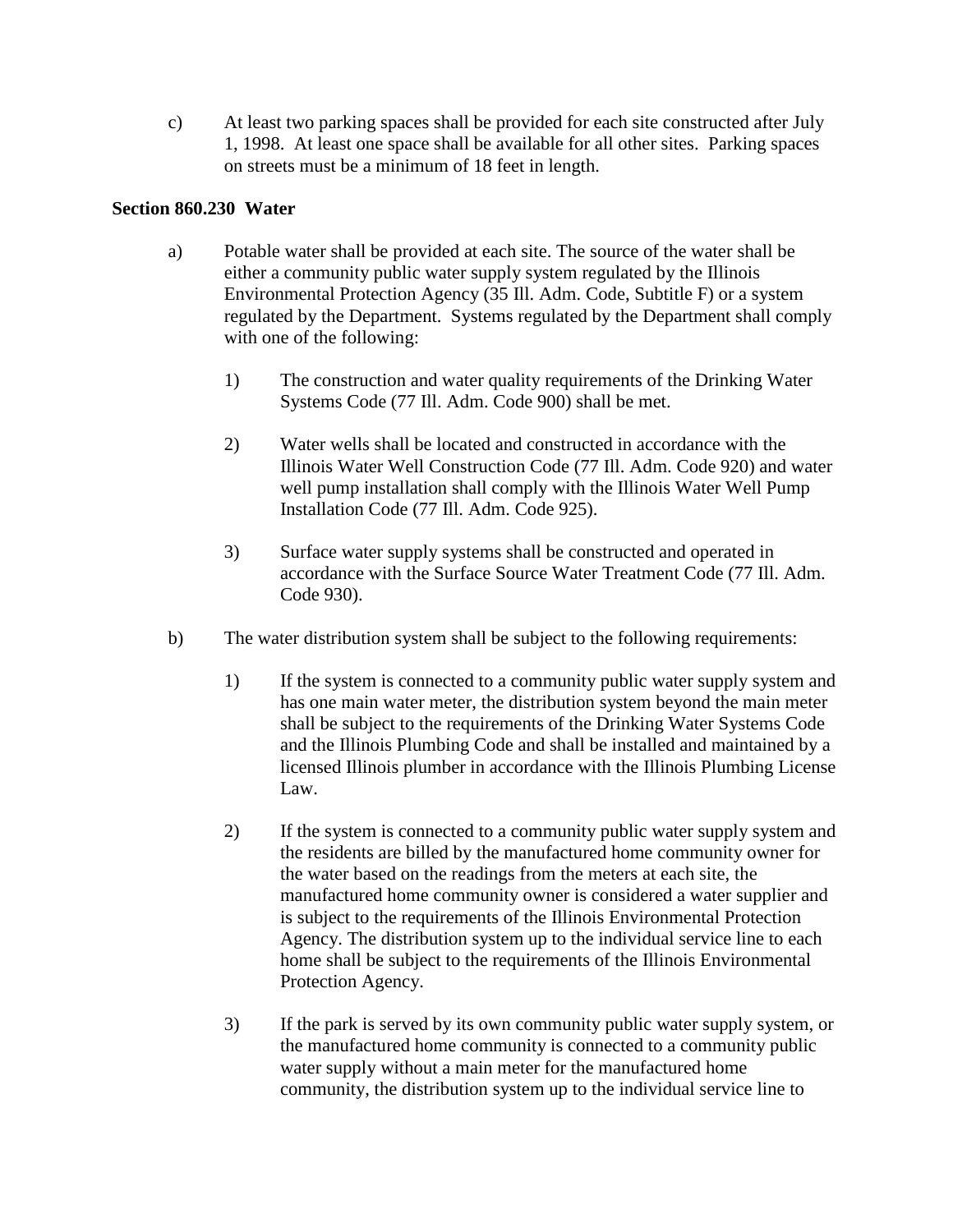each home shall be subject to the requirements of the Illinois Environmental Protection Agency.

- c) Water distribution systems not subject to the requirements of the Illinois Environmental Protection Agency shall be designed and constructed in compliance with the requirements of the Drinking Water Systems Code and the Illinois Plumbing Code and shall be installed and maintained by a licensed Illinois plumber in accordance with the Illinois Plumbing License Law.
	- 1) The following additional requirements shall be met for all distribution systems:
		- A) The distribution system shall supply water to each site at a minimum pressure of 20 pounds per square inch during periods of peak usage. A pressure reducing valve shall be installed if the pressure exceeds 80 pounds per square inch. The distribution pipe shall be looped, whenever possible, and dead end mains shall be equipped with flush hydrants or equivalent.
		- B) All water lines under the home shall be protected from freezing. The manufactured home community rules (Section 860.410) shall address the resident's responsibility concerning protection of water lines from freezing. If heat tapes are used, they must be listed for use for manufactured homes and installed according to the manufacturer's instructions.
	- 2) The following requirements shall be met for distribution systems constructed after July 1, 1998:
		- A) The water main distribution pipe shall be sized in accordance with Table B and be of approved material listed in the "Standard Specifications for Water and Sewer Main Construction in Illinois", 1996 Edition.
		- B) Water mains must include flush hydrants or equivalent at a minimum of every 600 feet and at dead ends of piping. Flushing hydrants shall be sized to provide flows that will give a mean velocity of at least 2 1/2 feet per second in the distribution piping being flushed.
		- C) Each site shall be served with a separate minimum 3/4 inch inside diameter service connection.
		- D) All water risers shall be at least 3/4 inch inside diameter, terminate at least 4 inches above the finished grade, and be separated at least 10 feet horizontally from the sewer riser.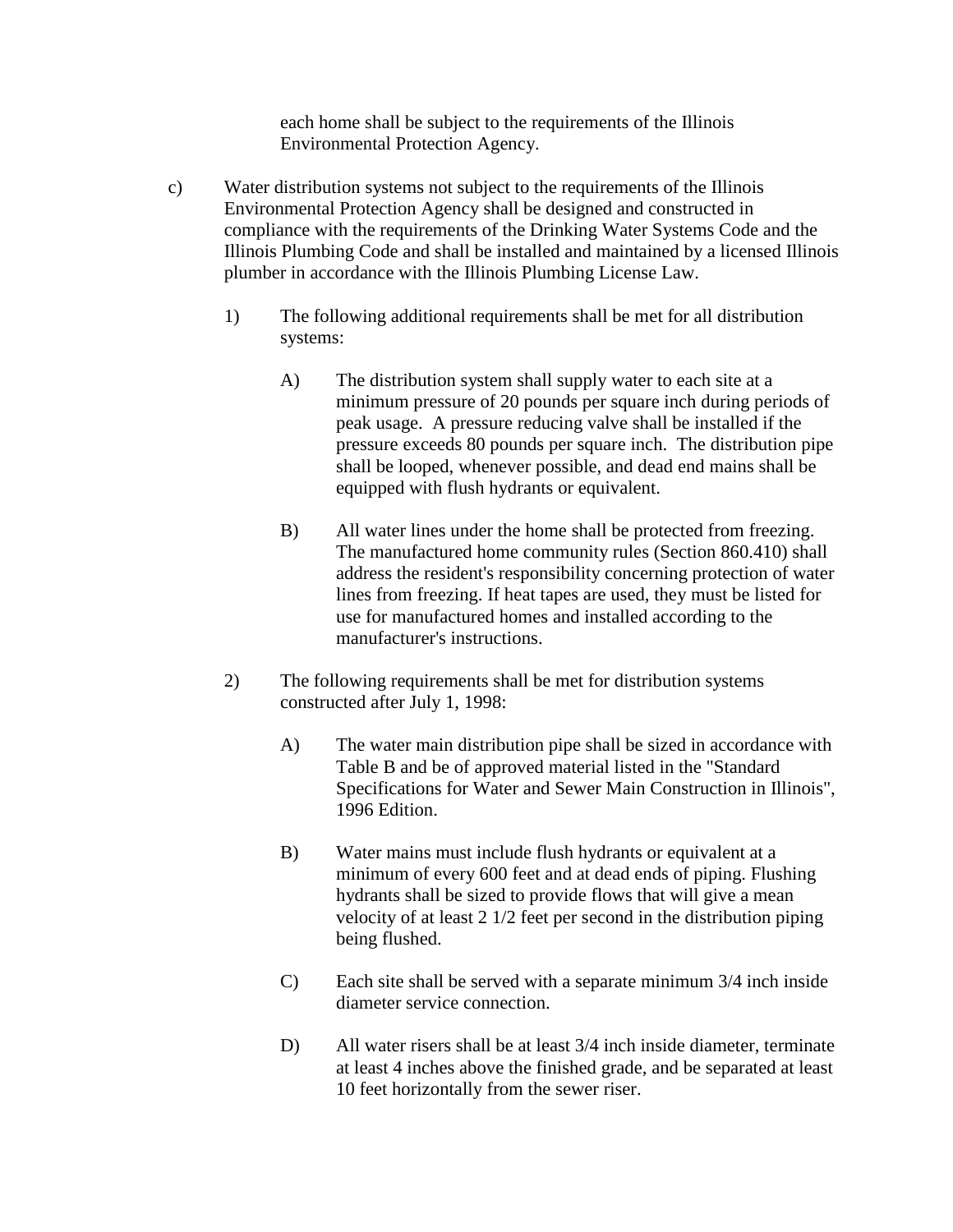- E) An approved shut-off valve shall be provided near the street or site line for installations after July 1, 1998.
- d) The manufactured home community owner shall be responsible for sampling of the water supply system as required by the Department. Routine water sampling will not be required by the Department for water supplies regulated by the Illinois Environmental Protection Agency.
- e) If the water distribution system is not regulated by the Illinois Environmental Protection Agency, the following requirements shall be met. When a break occurs in the manufactured home community's distribution system or the pressure in the water distribution system is below the minimum 20 pounds per square inch, the Department's regional office (see Section 860.Appendix A) shall be notified by telephone within 24 hours or the next business day. The affected residents shall be notified immediately by the manufactured home community management of the need to boil their water for three minutes before drinking it. A sign shall be posted at the entrance(s) of the manufactured home community. The Department shall advise the manufactured home community when the boil order can be lifted.
- f) All water leaks in the water distribution system, including those under the manufactured home, shall be repaired within 72 hours after notification from a resident or a Department representative.
- g) Notification of planned water supply interruptions for periods greater than one hour shall be provided by the manufactured home community management to the residents affected by the interruption.

#### **Section 860.240 Sewage**

- a) All sewage generated within a manufactured home community shall discharge into an approved sewage disposal system.
	- 1) A sewage disposal system designed to discharge below ground, or to the ground surface with a flow of less than 1,500 gallons per day, shall be regulated by the Department and must meet the requirements of the Private Sewage Disposal Code.
	- 2) A sewage disposal system or group of systems installed after July 1, 1998 designed to discharge 1,500 or more gallons per day to the ground surface shall meet the requirements of the Illinois Pollution Control Board (35 Ill. Adm. Code 309.102(a) and (b)).
- b) A sewage collection system shall meet the following requirements:
	- 1) A minimum 4 inch inside diameter sewer riser extending at least 4 inches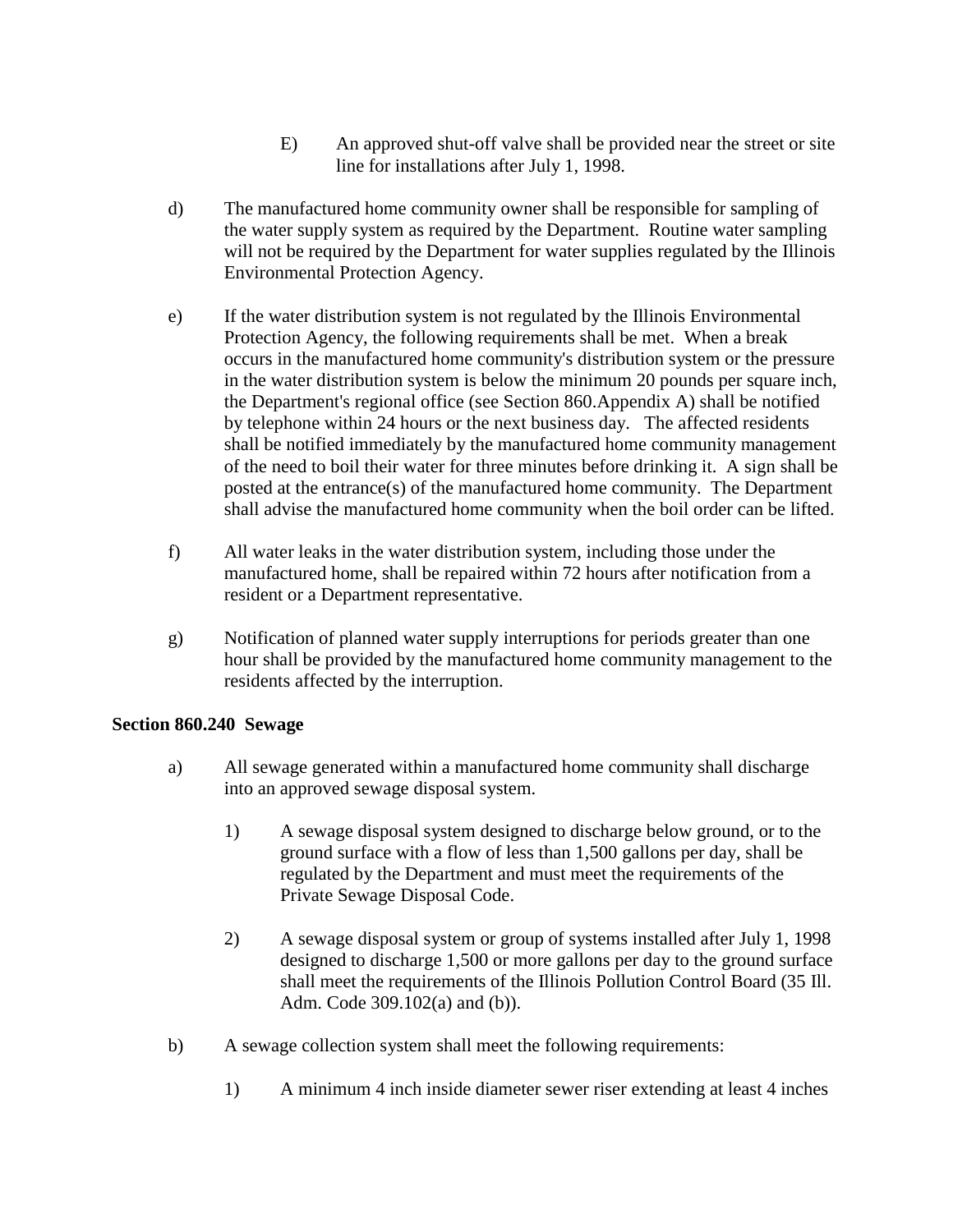above the finished grade level shall be provided at each site. The material for the building drain and sewer riser must be approved building drainage pipe material as specified in Section 890.Table A of the Illinois Plumbing Code and shall be installed by an Illinois licensed plumber. The connection between the riser and the manufactured home sewer pipe shall be watertight and odor tight. A watertight and odor tight cap or plug shall be installed on all sewer risers that are not in use. Provisions shall be included to allow for vertical movement due to frost heave if the home is not supported below the frost depth. (See Section 860.Illustration D.)

- 2) The building sewer piping must be approved building sewer material as specified in Section 890.Table A of the Illinois Plumbing Code and meet the requirements of Section 860.Table C.
- 3) The construction and installation of the sewer mains and lift stations must meet the requirements of the Illinois Environmental Protection Agency (35 Ill. Adm. Code 370, Illinois Recommended Standards for Sewage Works) for construction after July 1, 1998. Manholes shall be provided at every change in direction or grade of every main sewer line, at the upper end of every main sewer line, at every junction of two or more branch sewers, and at intervals of not more than 400 feet. Cleanouts extending to grade level may be used instead of manholes on sewer lines less than 8 inches in diameter, and shall be at intervals of not more than 100 feet.
- c) Malfunctioning sewage disposal systems shall be repaired and maintained in compliance with the requirements specified in subsection (a) of this Section. Within 48 hours after notification from a resident or a Department representative, untreated sewage on the ground as a result of a malfunction shall be removed to the extent possible and the contaminated ground surface shall be covered with lime or similar material.

## **Section 860.250 Electrical**

- a) New Installations
	- 1) All electrical distribution systems constructed or replaced after July 1, 1998 and before July 1, 2005 shall be designed and constructed to conform to the requirements of the National Electrical Code, 1996 Edition. Article 550-C of the National Electrical Code contains specific requirements for manufactured home communities. After July 1, 2005, design, construction, and replacement of electrical distribution systems shall be in accordance with the 2002 Edition of the National Electrical Code.
	- 2) For homes installed after July 1, 1998, the manufactured home community licensee shall be responsible for providing electrical service equipment at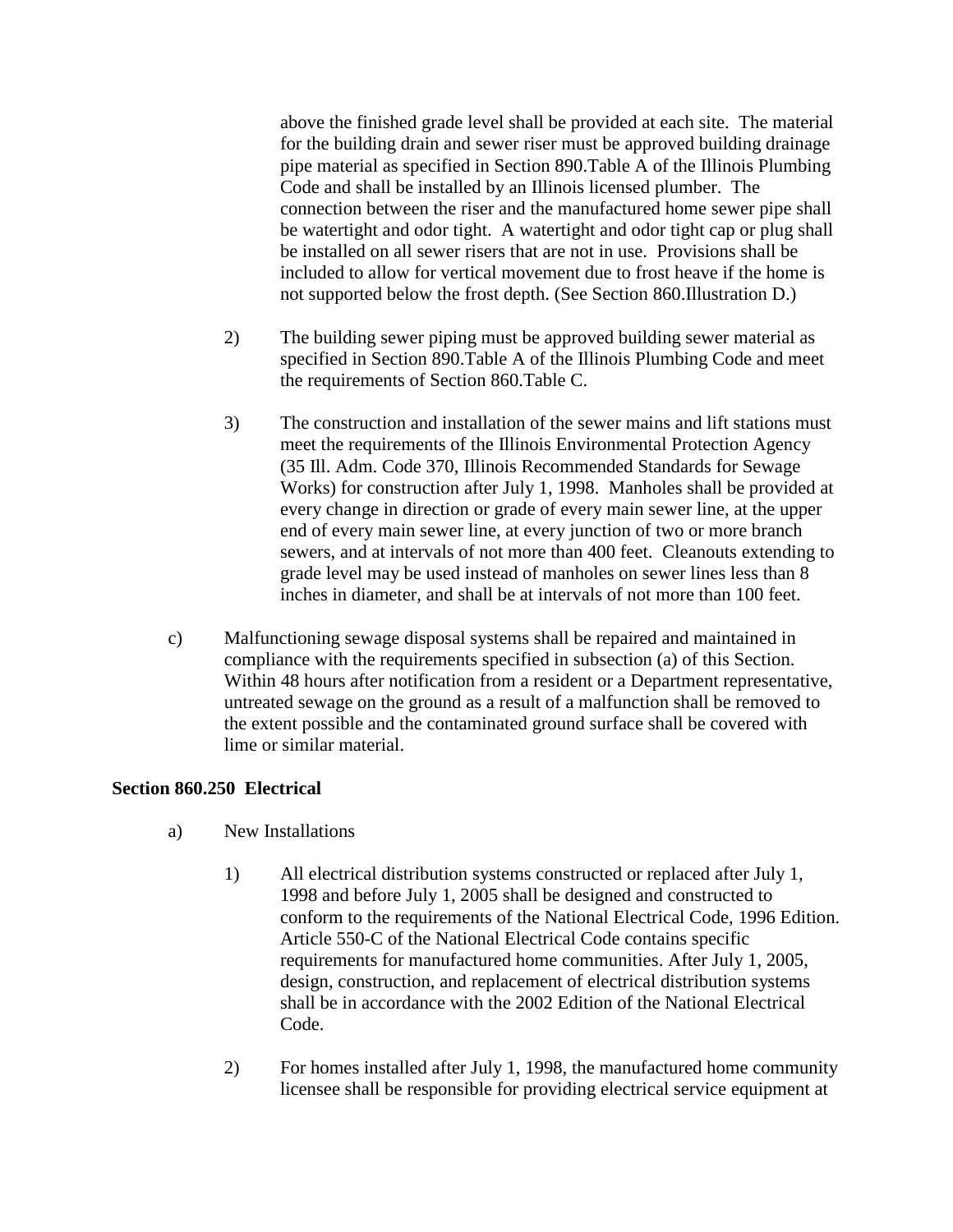least equivalent to the amperage capacity of the home which it serves.

## b) Existing Installations The following minimum requirements shall apply to electrical systems installed prior to July 1, 1998:

- 1) The electrical distribution system to the manufactured home sites shall be single phase, 120/240 volts nominal.
- 2) The type, size, installation and location of all conductors shall comply with their approved use as indicated in the edition of the National Electrical Code in effect at the time of construction.
- 3) The service equipment shall not be attached to the home, located under the home, or located anywhere that is not readily accessible. Obstructions such as bushes shall not be located within three feet of the front of the service equipment.
- 4) All electrical equipment installed outdoors shall be the weatherproof type. Equipment located under the home shall be protected from the weather.
- 5) The service equipment and any other electrical devices shall be at least 12 inches above grade and secured to prevent any movement.
- 6) The manufactured home feeder conductor shall be either a cord which meets the requirements of the manufacturer of the home or a permanently installed feeder as specified by the National Electrical Code in effect at the time of installation.
- 7) All circuits at the service equipment shall be protected by over-current protection as required by the National Electrical Code in effect at the time of installation.
- 8) Overhead conductors shall provide an 18 feet vertical clearance over all streets, a 12 feet clearance over driveways, and a 10 feet clearance above grade in all other areas. Electrical conductors emerging from the ground shall be protected by enclosures or raceways for direct buried cable or to the approved buried depth for protected conductors and up to a point 8 feet above grade. Acceptable protection shall be rigid metal, intermediate metal or Schedule 80 non-metallic conduit or channel. Manufactured home power supply cords need not be enclosed in conduit or raceways.

## c) Maintenance of All Systems All electrical systems shall be maintained in a safe condition. All damaged or defective equipment shall be repaired or replaced, all loose equipment shall be secured, all faceplates and panel fronts shall be in place and all live parts shall be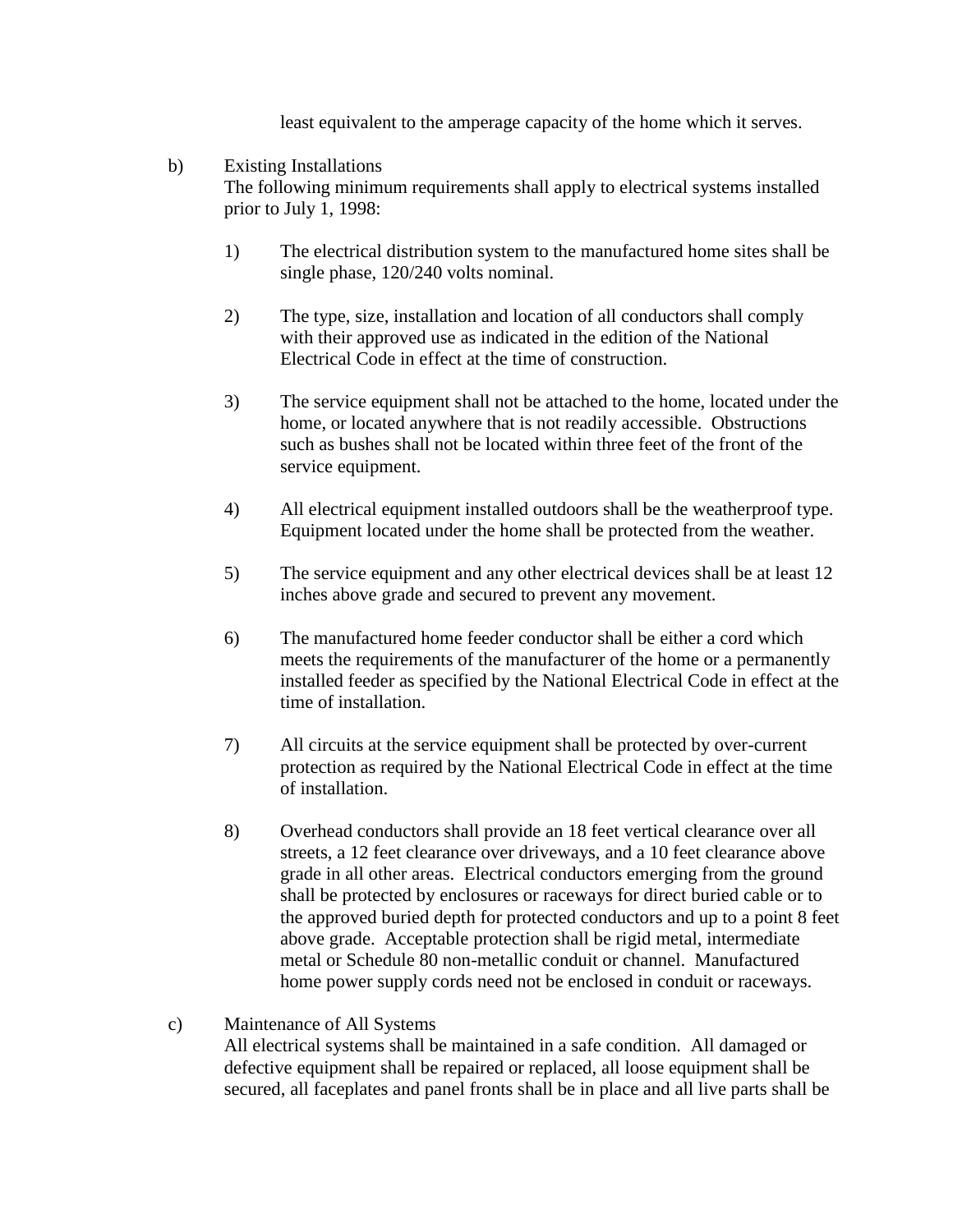covered to prevent accidental contact. Dead tree branches which overhang distribution wiring shall be removed. All components of the manufactured home community electrical system shall be inspected by the manufactured home community management and it shall be the responsibility of the licensee to have any defects corrected.

(Source: Amended at 30 Ill. Reg. 13419, effective July 28, 2006)

## **Section 860.260 Fuel Supply**

The distribution, storage, and use of natural gas, liquefied petroleum gas, fuel oil, or other fuels shall be in accordance with the following:

- a) The National Fire Protection Association's Installation of Oil Burning Equipment, 2001 Edition.
- b) The National Fire Protection Association's National Fuel Gas Code, 1999 Edition.
- c) The National Fire Protection Association's Storage and Handling of Liquefied Petroleum Gases, 1998 Edition.
- d) The United States Department of Transportation's Pipeline Safety Regulations.

(Source: Amended at 30 Ill. Reg. 13419, effective July 28, 2006)

#### **Section 860.270 Fire Safety**

- a) Bales of straw or other flammable materials that do not meet the requirements of subsection (b) of this Section shall not be used for skirting or insulation of the manufactured home.
- b) Garages, carports, porches, awnings, sheds, skirting and other similar appurtenances shall be constructed of material designed for exterior use that meets the flame spread rating of 200 or less in accordance with the American Society of Testing and Materials, Standard Method of Test for Surface Burning Characteristics of Building Materials (Standard E84).
- c) Fire Hydrants
	- 1) If a manufactured home community has fire hydrants, the fire hydrant valves shall be tested annually and the flow rates documented annually by the local fire department, water department or other entity capable of analyzing the available flow from the hydrants. Such test results shall be available to the Department upon request.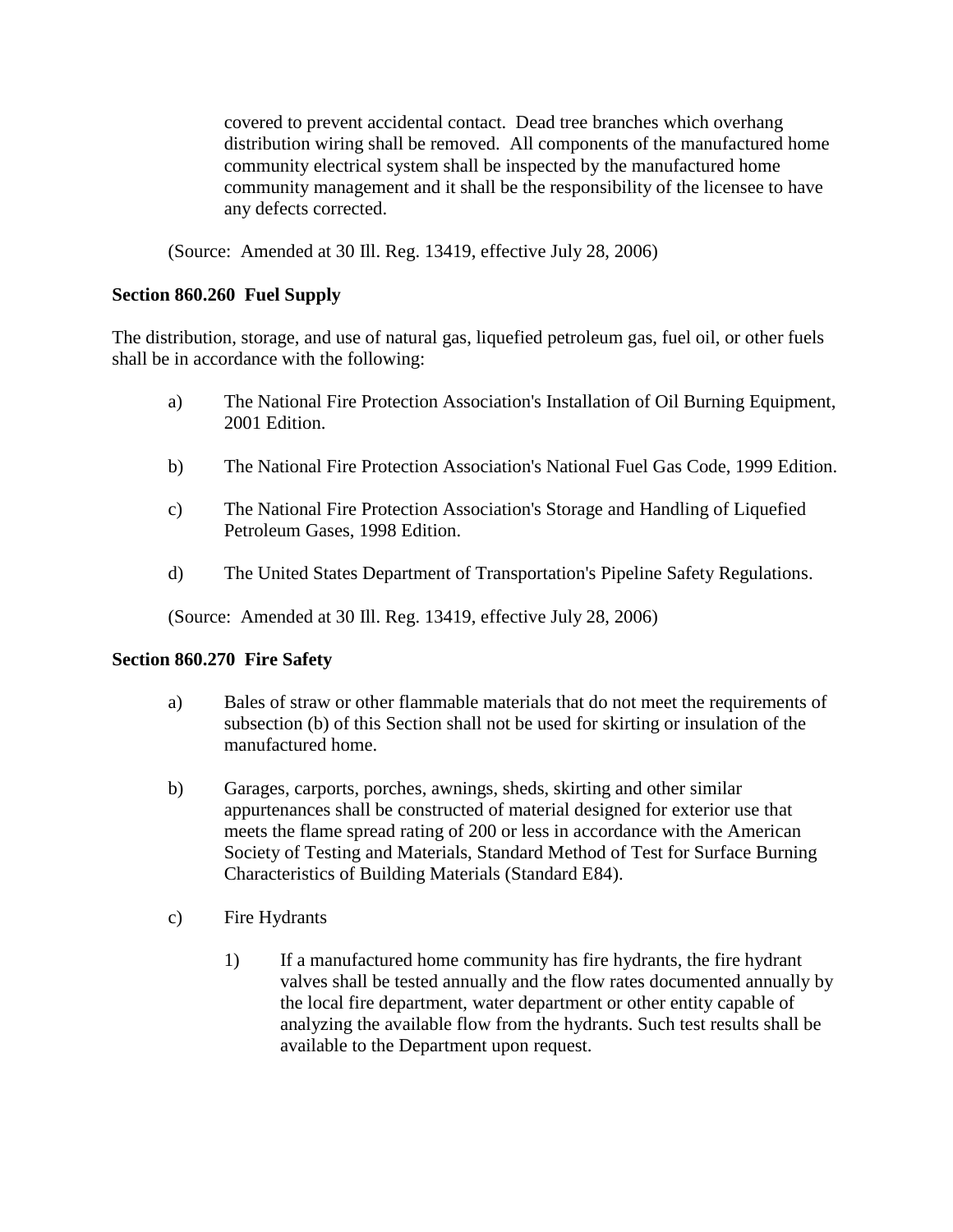- 2) The licensee shall provide notification in writing to the local fire department of the hydrants that have been deemed unsatisfactory, which includes an agreement to either remove the hydrants, reverse the top of the hydrant or provide some other identification acceptable to the fire department to indicate that the hydrant is not acceptable, or install a system that meets the requirements of subsection (d).
- 3) The residents of the manufactured home community shall be advised in writing by the licensee within 30 days when a manufactured home community licensee becomes aware that one or more hydrants in the community is inadequate. The location of these fire hydrants shall be specified in writing, along with a plan to correct the situation and an anticipated date for completion. A copy of the notification shall be provided to the Department's Springfield office.
- d) Manufactured home communities constructed after July 1, 2005 must be located in an area protected by a fire department or fire protection district and provided with fire hydrants within 500 feet of any structure in the manufactured home community. As an alternative to fire hydrants, a holding pond or other source of water of 100,000 gallons or more accessible to the fire department or fire protection district may be used, if the fire department or fire protection district is capable of pumping from the body of water. The minimum size water main for providing fire protection shall be six inches in diameter. The system shall be designed to maintain a minimum pressure of 20 psi at all points in the distribution system under normal conditions of flow. (See Table B.)
- e) Flammable liquids and gasoline-powered equipment other than motorized vehicles shall not be stored within five feet of a manufactured home, except when stored in a shed or garage.
- f) All intended means of egress shall not be obstructed.

(Source: Amended at 30 Ill. Reg. 13419, effective July 28, 2006)

## **Section 860.280 Lighting**

Communities constructed after July 1, 1998 shall have an average illumination level of at least 0.6 foot candles and a minimum illumination level of 0.3 foot candles maintained for all streets in the manufactured home community. To achieve this level of illumination, the following are acceptable:

- a) The use of a 175 watt mercury or sodium vapor lamp or a 600 watt tungsten lamp, at an elevation of 25 feet, every 250 feet.
- b) Yard lights, at each site, having an average equivalent illumination of a 100 watt electric light bulb.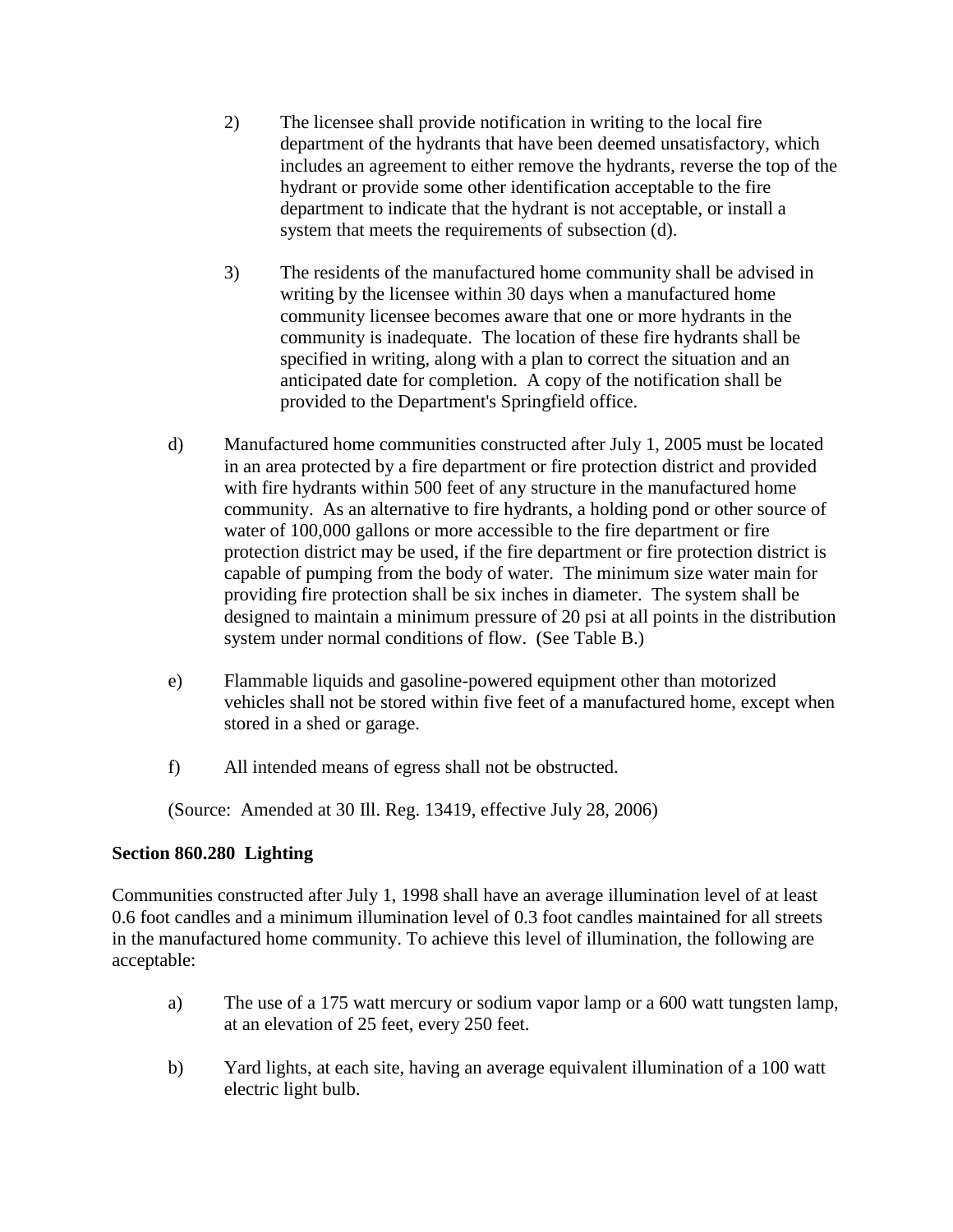#### **Section 860.290 Pools and Beaches**

Swimming pools and bathing beaches, if provided, shall be constructed and operated in accordance with the Illinois Swimming Pool and Bathing Beach Code. Separate construction permits and licenses are required in accordance with the Swimming Pool and Bathing Beach Act.

#### **Section 860.300 Solid and Landscape Waste**

- a) All garbage and refuse shall be stored and disposed of so as not to create a nuisance or a health threat.
	- 1) Garbage must be stored in rust resistant, watertight and fly-proof containers with the lids closed.
	- 2) Garbage containers must be stored at least 6 inches off the ground surface or on an impervious surface.
	- 3) Garbage containers must be emptied at least once a week.
	- 4) A minimum capacity of 40 gallons per occupied site per week shall be provided, according to the manufactured home community rules in Section 860.410. Sealed bags can be utilized to supplement the required containers on the day of garbage collection only. A single 20 gallon container is acceptable if emptied twice a week.
	- 5) Individual containers shall be available at each site or bulk containers shall be located within 250 feet of any home. Upon request, the Department shall grant a variance, under the provisions of Section 850.500, to allow bulk containers to be located more than 250 feet from a home, provided that the Department receives written assurance that the location of the containers is acceptable to the residents whose homes will be more than 250 feet from the containers. There is no distance limitation for bulk containers used by the manufactured home community management to empty individual containers.
	- 6) Garbage and refuse shall be disposed of in accordance with the requirements of the Illinois Pollution Control Board (35 Ill. Adm. Code Subtitle G).
- b) Landscape waste (leaves, brush, and grass) shall be stored separately from garbage in cans or bags if required by local authorities. Large branches do not need to be placed in a container prior to disposal. If landscape waste burning is permitted by the local jurisdiction, all fires must be located at least 30 feet from any structure.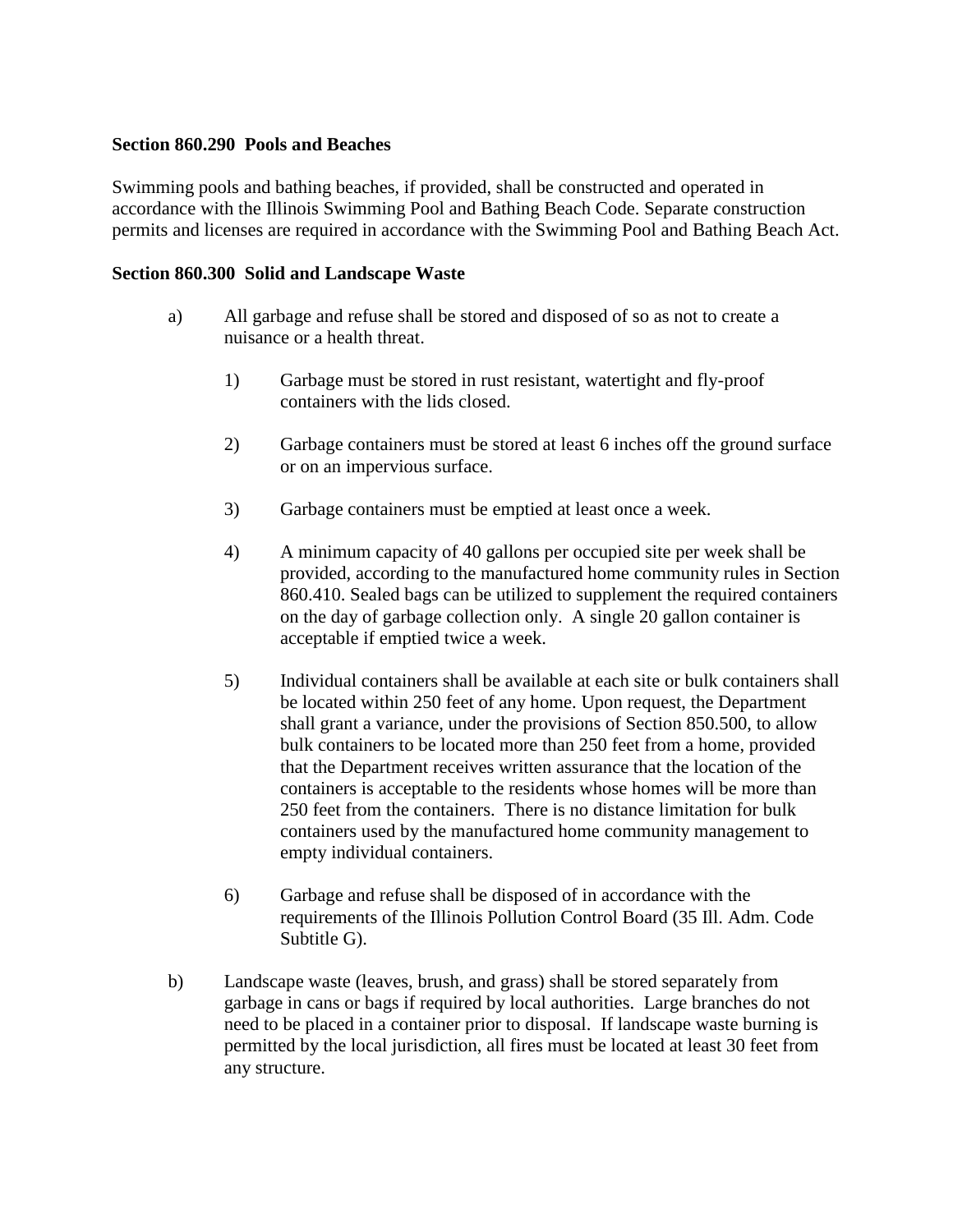### **Section 860.310 Manufactured Home Community Appearance**

- a) Household furniture and appliances, auto parts including tires and batteries, building materials, abandoned equipment and similar items shall not be stored within the manufactured home community except in sheds or garages with doors. If the above items are to be discarded, they must be removed from the manufactured home community within 7 days. Precautions shall be taken to prevent entrapment of children in or under any appliance that is being discarded.
- b) Abandoned homes as defined in the Abandoned Mobile Home Act shall be removed from the manufactured home community. Damaged homes shall be repaired or removed within 60 days after the date damaged. The manufactured home community owner shall advise the Department's regional office in writing if removal cannot be accomplished within 60 days, the reason for the delay and the expected date of compliance.
- c) Trees and bushes shall not interfere with normal pedestrian and vehicular traffic. Branches shall not touch the roofs of any structure. Dead trees and branches shall be removed.
- d) Any abandoned or unused automobile or piece of equipment having the appearance of being abandoned shall be removed from the manufactured home community. All automobiles, trailers and similar vehicles subject to licensure by the Secretary of State shall have current licenses displayed. The Illinois Vehicle Code specifies the penalty for abandoning automobiles and the provisions for their removal by the manufactured home community management. (See Section 860.Appendix C.)
- e) All open excavations must be barricaded to prevent access.

## **Section 860.320 Identification of Sites**

All sites shall be identified with a legible reflective or contrasting number or letter a minimum of three inches in height. This identification shall be at the same location for each site and visible from the street. There shall be a logical order for the identification of the sites. Previous addresses on homes relocated to the manufactured home community shall be removed. Street signs shall identify all streets that have names. The licensee shall maintain a plan of the manufactured home community indicating the labeling system, a copy of which shall be available to the Department upon request. All electric and natural gas meters must be identified for the site for which they serve. If there is no identification for a vacant site, a temporary identification shall be provided.

## **Section 860.330 Vector Control**

The management of the manufactured home community shall take the following measures to prevent insects and rodents in the manufactured home community in addition to requirements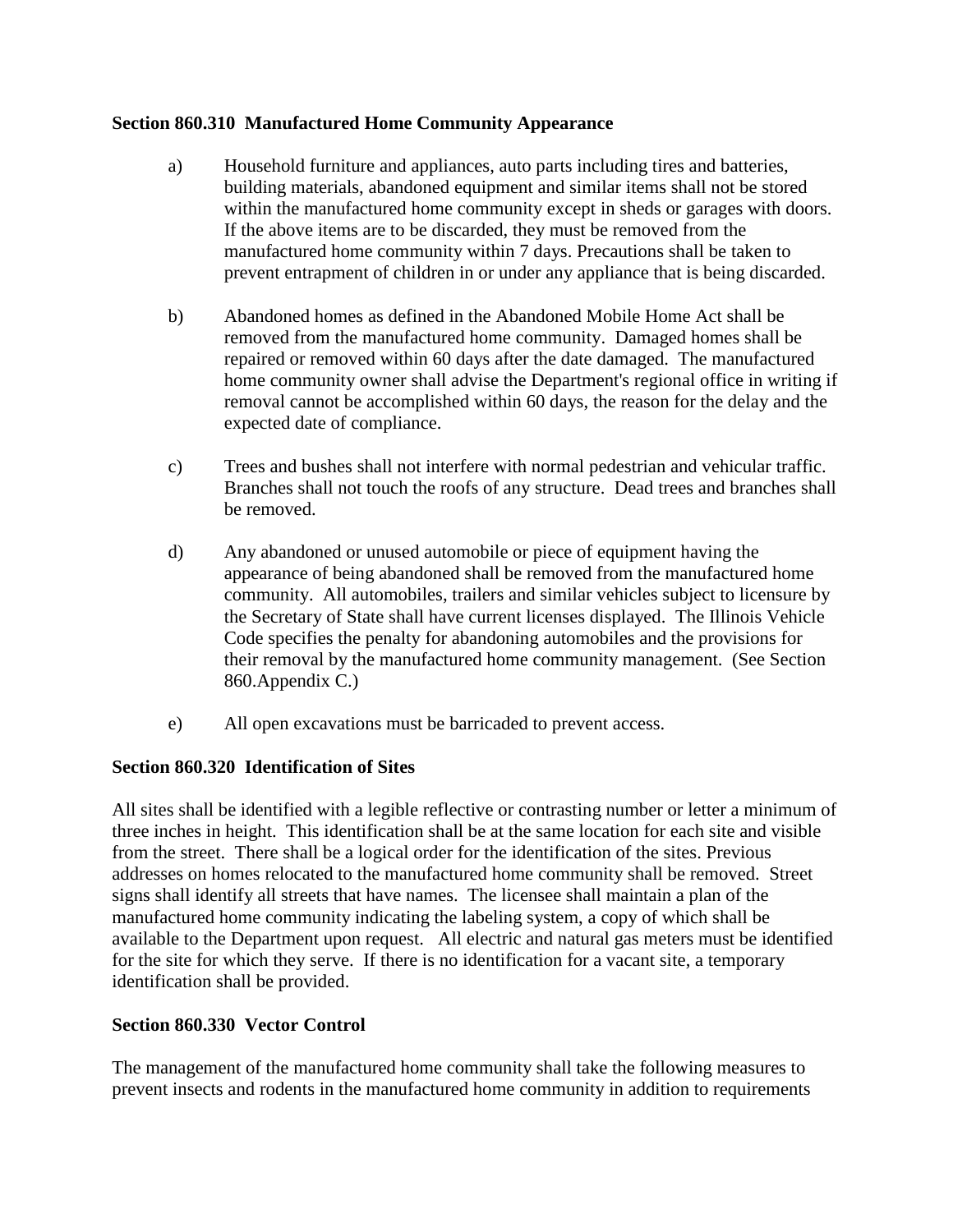specified in other Sections of this Part:

- a) Areas of ponding water and items which hold water such as tires shall be eliminated;
- b) Grass and weeds shall not exceed six inches in height;
- c) Firewood shall be stacked at least six inches above the ground or on an impervious surface such as concrete; and
- d) The manufactured home community shall be cleared daily of animal excrement.

### **Section 860.340 Fences**

Fences on individual lots, if permitted by the manufactured home community owner and the local jurisdiction, shall meet the following provisions:

- a) Fences shall not exceed six feet in height.
- b) Fences shall be sturdy and not present a safety hazard.

## **Section 860.350 Inspection Doors**

If manufactured home skirting is provided, a sliding or hinged inspection door at least 24 inches wide and the approximate height of the skirting shall be provided near the utility connections to the home. Interlocking skirting with panels removable without the use of tools is acceptable. For homes installed prior to July 1, 1998 and not provided with an inspection door, the manufactured home community management, upon request from a Department representative, shall remove the skirting to allow for an inspection under the home.

## **Section 860.360 Recreational Vehicles**

- a) If approved by the manufactured home community owner, a non-motorized recreational vehicle that meets the following criteria may be located in a manufactured home community as a residence:
	- 1) The vehicle contains toilet and bathing facilities;
	- 2) The vehicle is connected to the required utilities in a permanent fashion as prescribed in this Part;
	- 3) The vehicle is intended to be occupied by the same person or persons for at least two consecutive months at one location; and
	- 4) If larger than 8 feet by 32 feet, the vehicle shall be secured as specified in the Mobile Home Tiedown Code (77 Ill. Adm. Code 870).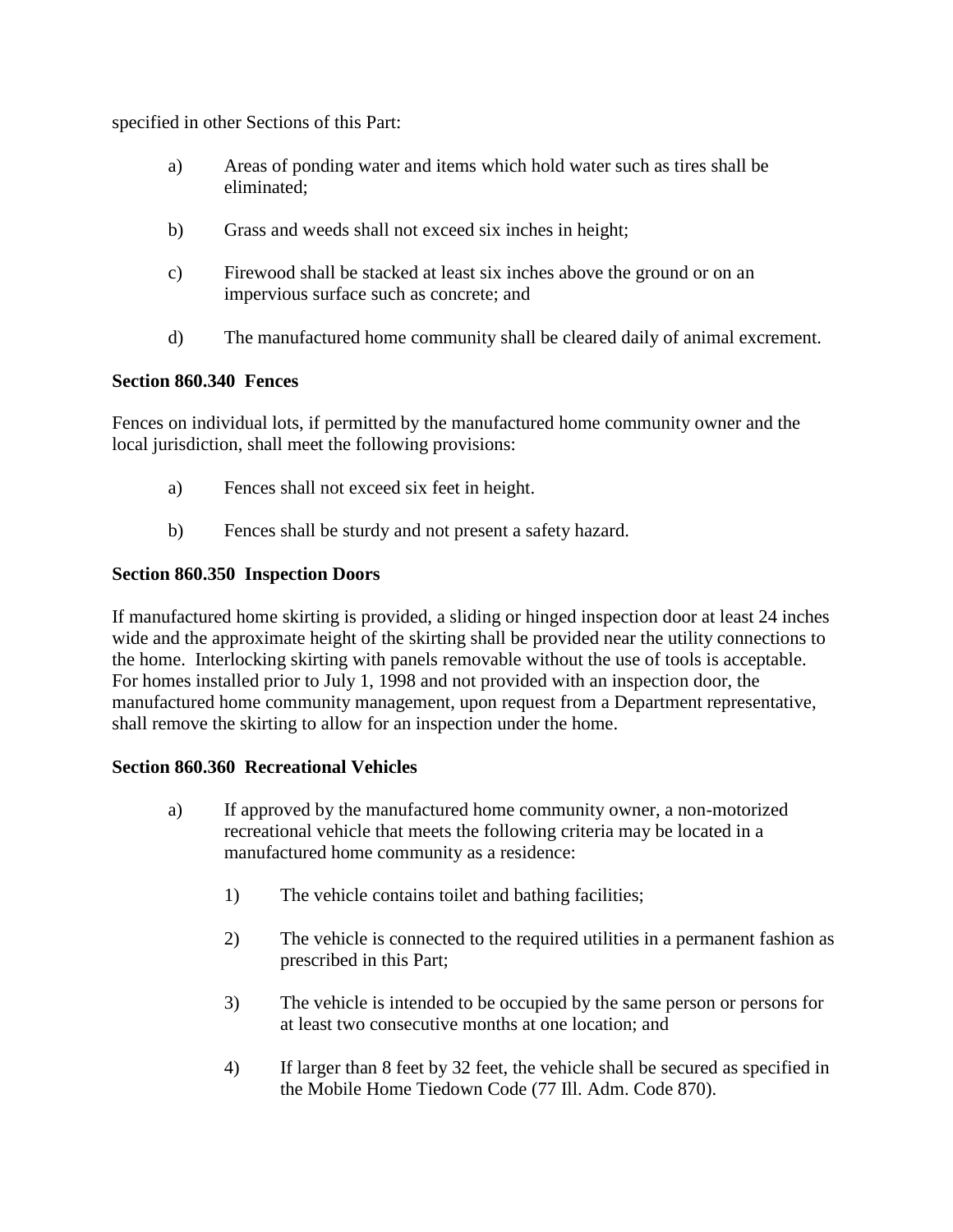b) Motorized recreational vehicles shall not be located in a manufactured home community as a residence.

## **Section 860.370 Animal Control**

All animals must be confined in a fenced area or on a cable or similar restraint at all times the animals are outdoors.

### **Section 860.380 Vacant Sites**

When a home is moved from a site, the sewer riser shall be capped or plugged with a watertight and odor-tight fitting. The water shall be shut off and the water line plugged or capped. In freezing weather, the water line must be drained or insulated to prevent breakage. All lines for natural gas, propane and other fuels shall be shut off and plugged or capped. Section 860.160 contains the requirements for deletion of sites.

#### **Section 860.390 Duplex Units**

Duplex manufactured homes located in a manufactured home community must have separate water, sewer and electrical services for each resident and a one-hour, fire-rated assembly shall separate the units. Sites with a duplex unit shall be considered as two sites for licensure purposes.

## SUBPART D: ADDITIONAL RESPONSIBILITIES OF THE LICENSEE

#### **Section 860.400 Required Documents**

- a) Upon initial admittance to the manufactured home community, a new resident shall be provided a copy of the manufactured home community rules (Section 860.410).
- b) The manufactured home community owner or manager shall provide a resident of each site with a copy of the Department's publication "Living in a Manufactured Home Community", which contains information regarding the tiedown of homes, safety tips in the event of a tornado, and a copy of the Mobile Home Landlord and Tenants Rights Act.
- c) A copy of the Mobile Home Park Act and the Manufactured Home Community Code shall be available from the manufactured home community owner or manager for inspection by manufactured home community residents. Copies may be obtained from any of the Department's offices indicated in Section 860.Appendix A.
- d) The name, address, and telephone number of the manufactured home community manager whom residents are to notify of a problem within the manufactured home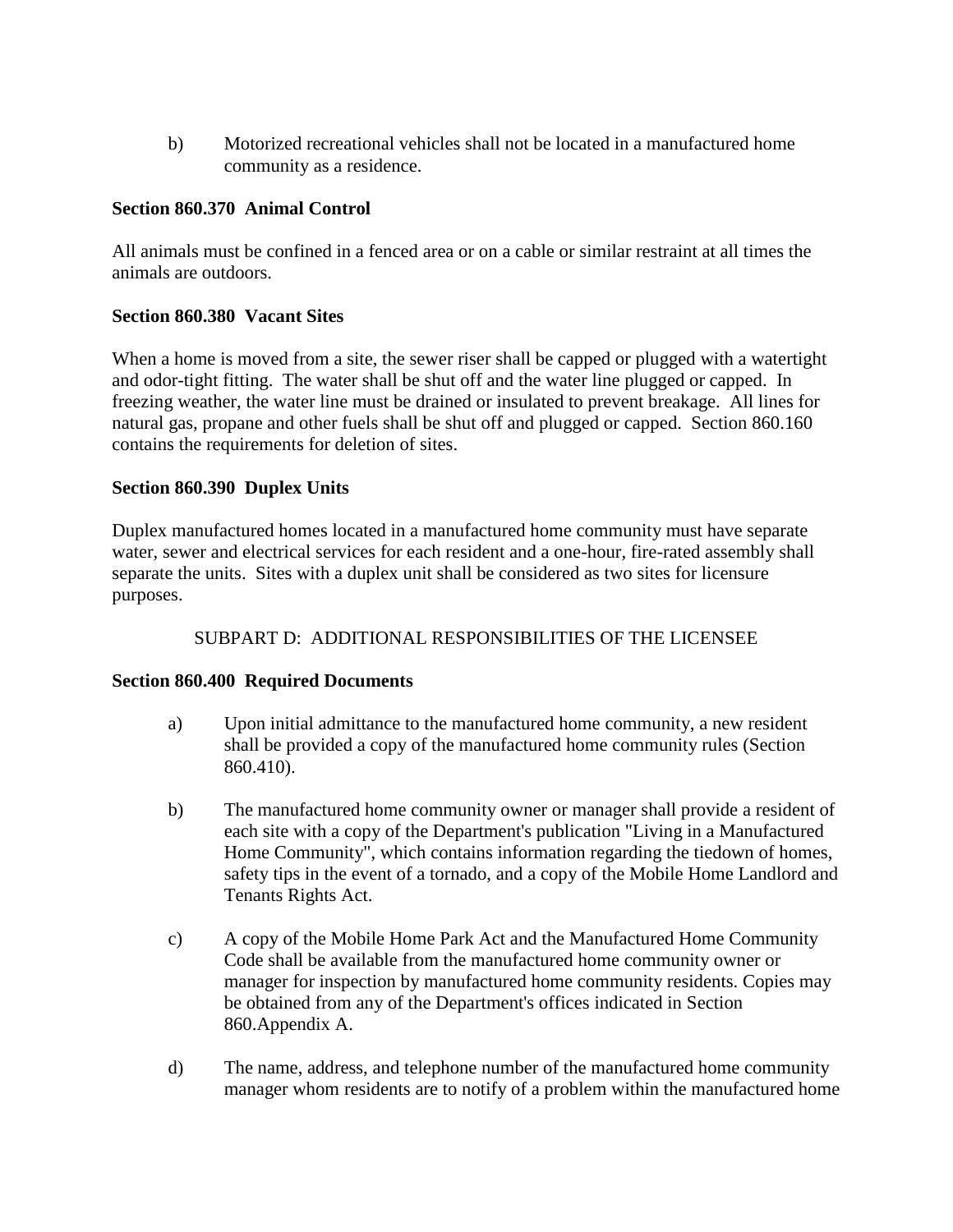community shall be provided to each resident. An answering machine shall be connected to the manufactured home community manager's phone if someone is not normally available to answer the calls.

## **Section 860.410 Manufactured Home Community Rules**

The manufactured home community owner shall establish and enforce rules governing the resident's responsibilities for maintaining the manufactured home community. The rules established by the manufactured home community owner shall include the control of pets, the storage of garbage, the disposal of abandoned equipment and appliances, the construction of auxiliary structures and fences, the necessity of keeping all vehicles currently licensed, the policy for performing vehicle repairs, the control of the growth of weeds and grass, the storage of firewood, the control of insects and rodents, the need to provide access under the home, the protection of water pipes from freezing, the repair of the residents' water and sewage leaks, the maintenance of the electrical equipment, the maintenance of homes and auxiliary structures, the requirement for the resident to provide fire extinguishers in the home as required by Section 9 of the Act, the requirements for compliance with the Smoke Detector Act, and all other rules necessary to maintain the manufactured home community in compliance with the Act and this Part. Provisions shall be included in the manufactured home community rules to inform residents that the park management will correct violations that have not been corrected by the resident.

## **Section 860.420 Register**

A manufactured home community register shall be maintained by the manufactured home community manager as specified in Section 13 of the Act. The register shall contain acknowledgment by the resident that the information required in Section 860.400 was provided. (See Section 860.Illustration E.)

## **Section 860.430 Inspections by Manufactured Home Community Management**

The manufactured home community owner or manager shall inspect the manufactured home community at least weekly to determine the occurrence of any violations of the Department's requirements in the Act and this Part. The residents shall be required to correct any violations that are their responsibility. If the residents fail to make the corrections, the management shall be responsible for correcting the violations or initiating action against the resident to get the violation(s) corrected. If this is not possible, the manufactured home community manager shall advise the Department in writing of the action initiated against the resident and the anticipated date of correction of the violations.

## SUBPART E: ADMINISTRATIVE ACTION BY THE DEPARTMENT

## **Section 860.500 Variance Procedures**

The Department may grant a variance to a specific provision of this Part when the owner of a manufactured home community submits a written request for such variance to the Department, with drawings, specifications, documents, data, or calculations showing that the alternative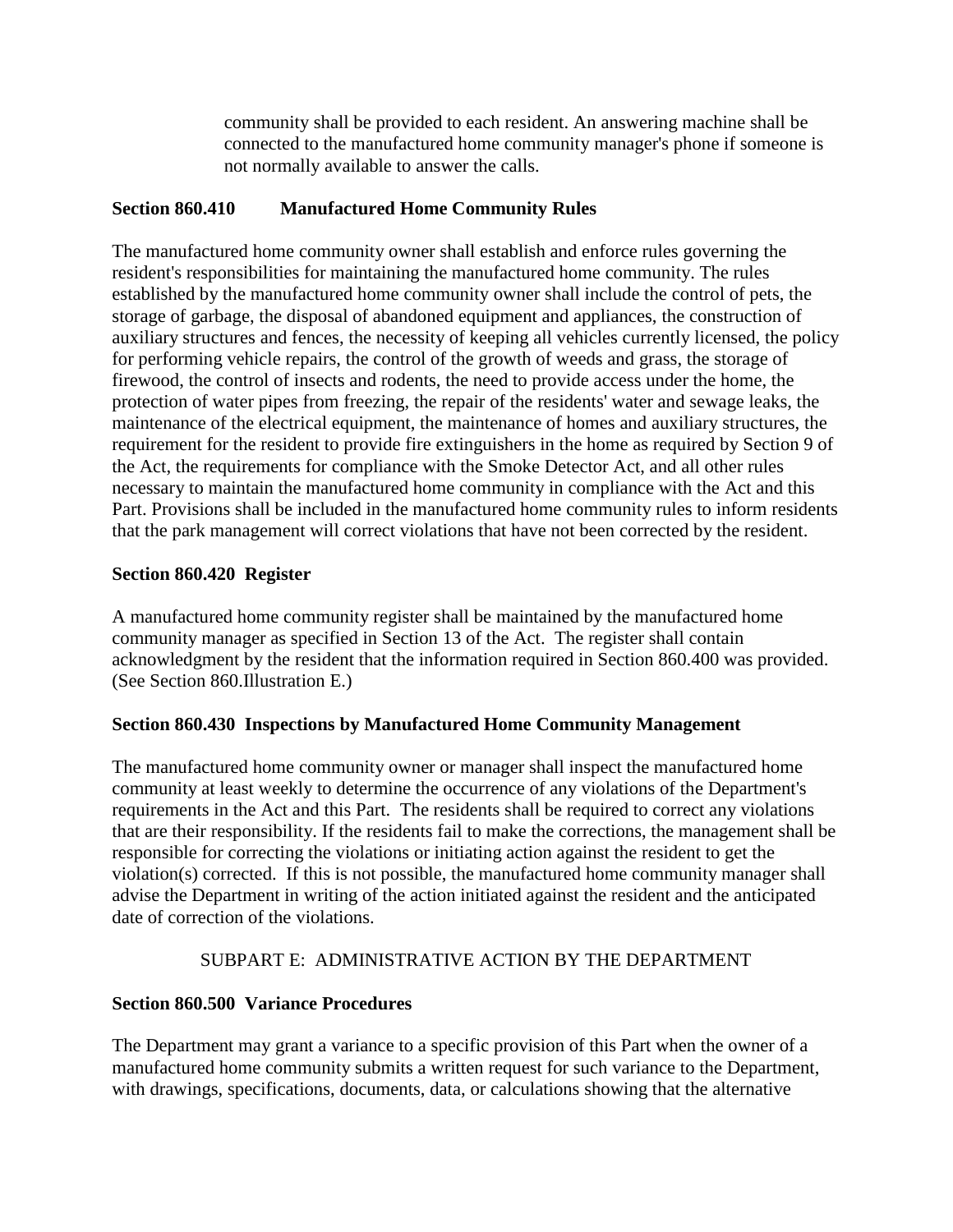methods or designs proposed will provide protection equivalent to compliance with the requirements of this Part. The capability of the proposed deviation to ensure protection equivalent to compliance with the requirements of this Part shall be the basis for approval or denial of a variance. The Department shall notify the applicant in writing of its decision to either grant or deny the variance within 60 days after receipt of the request. A variance must be requested and approved before the proposed activity may be implemented.

## **Section 860.510 Enforcement Action**

Prior to the suspension, denial or revocation of a manufactured home community license or the denial of a request for a construction permit, the Department shall offer the person the right to request an administrative hearing. The Department's Rules of Practice and Procedure in Administrative Hearings (77 Ill. Adm. Code 100) shall apply to all proceedings conducted under this Part.

### **Section 860.520 Common Operation**

Section 2.5 of the Act states that *separate ownership of contiguous tracts of land shall not preclude the tracts of land from common licensure as a* manufactured home community *if they are maintained and operated jointly.* Common maintenance and operation shall include any of the following:

- a) A common name for the properties;
- b) A continuous numbering system for the sites;
- c) Common maintenance of the manufactured home community's roads, grass, and utilities; or
- d) Property rents paid to one individual or entity.

#### **Section 860.530 Existing Communities**

For existing communities, alterations shall not be required on items that were previously accepted by the Department, unless such items create a significant health or safety problem. A significant health or safety problem may include conditions such as improper sewage disposal, contaminated drinking water, unsafe electrical systems, or the location of existing auxiliary structures.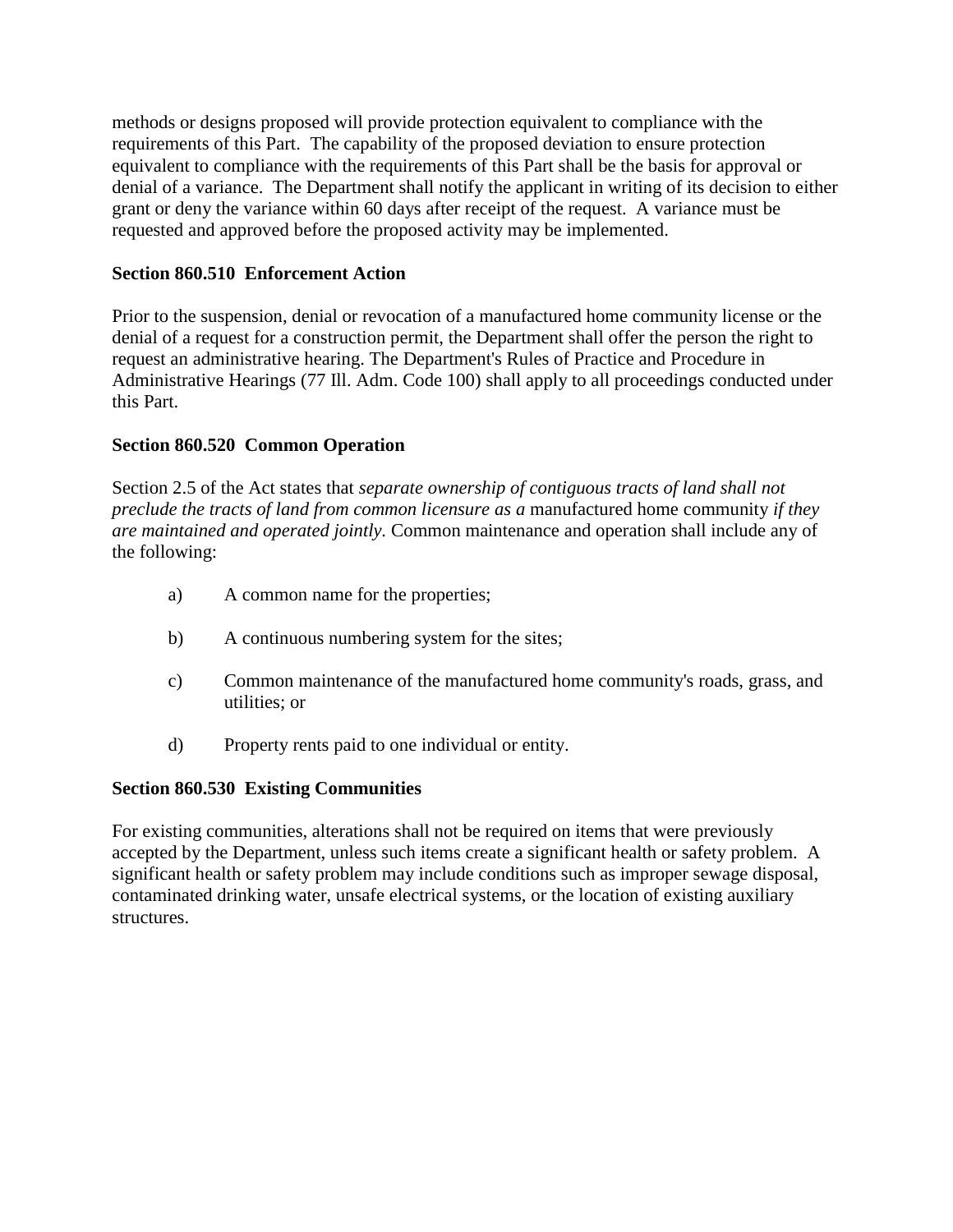## **Section 860.APPENDIX A Regional Offices of the Department**

# **Rockford Region** ILLINOIS DEPARTMENT OF PUBLIC HEALTH Div. of Environmental Health  $\ddotsc$ Peoria Region<br>ILLINOIS DEPARTMENT OF PUBLIC **Rockford Region** Edwardsville Region<br>ILLINOIS DEPARTMENT OF PUBLIC  $\ddot{v}$ EE HLA W. Chicago en. **Region** Peoria Region **Marion Region<br>ILLINOIS DEPARTMENT OF PUBLIC** Champaign<br>Region  $\overline{a}$ Ŧ. **Champaign Region<br>ILLINOIS DEPARTMENT OF PUBLIC**  $\overline{\phantom{a}}$ ÷. **Edwardsville Region** West Chicago Region **ILLINOIS DEPARTMENT OF PUBLIC** æ **Region Central Office**<br>ILLINOIS DEPARTMENT OF PUBLIC  $\mathbf{r}$

4302 North Main Street Rockford, IL 61103 815/987-7511

**HEALTH** Div. of Environmental Health 5415 North University Peoria. IL 61614 309/693-5360

**HEALTH** Div. of Environmental Health 22 Kettle River Drive Glen Carbon. IL 62034 618/656-6680

**HEALTH** Div. of Environmental Health 2309 West Main Marion. IL 62959 618/993-7010

**HEALTH** 2125 South First Street Champaign. IL 61820 217/333-6914

**HEALTH** Div. of Environmental Health 245 West Roosevelt Road **Building 5** West Chicago. IL 60185<br>630/293-6800

**HEALTH** Div. Of Environmental Health 525 West Jefferson Street 3rd Floor Springfield, IL 62761 217/782-5830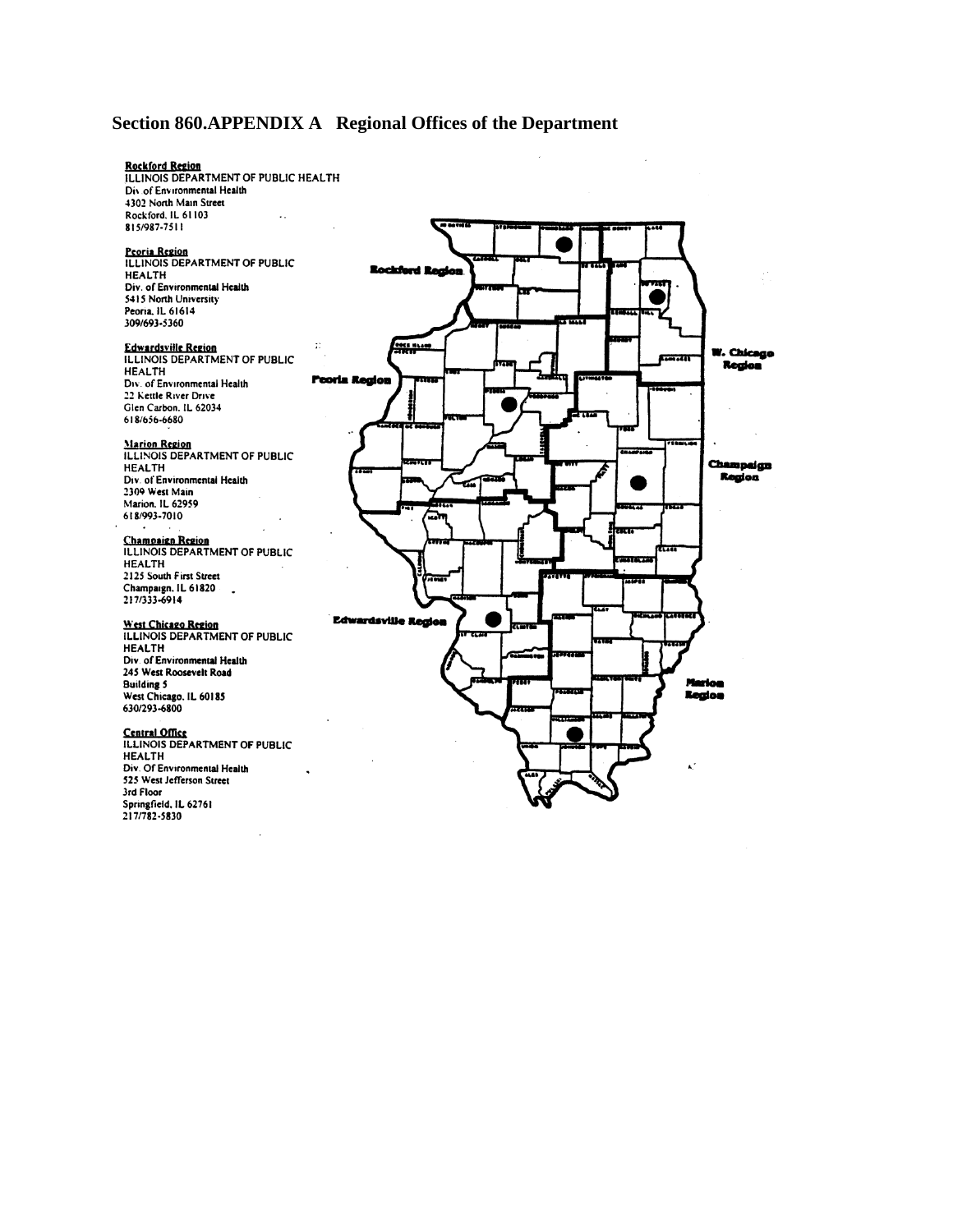#### **Section 860.APPENDIX B Explanation of the 1996 National Electrical Code Requirements for Manufactured Home Communities (Repealed)**

(Source: Repealed at 30 Ill. Reg. 13419, effective July 28, 2006)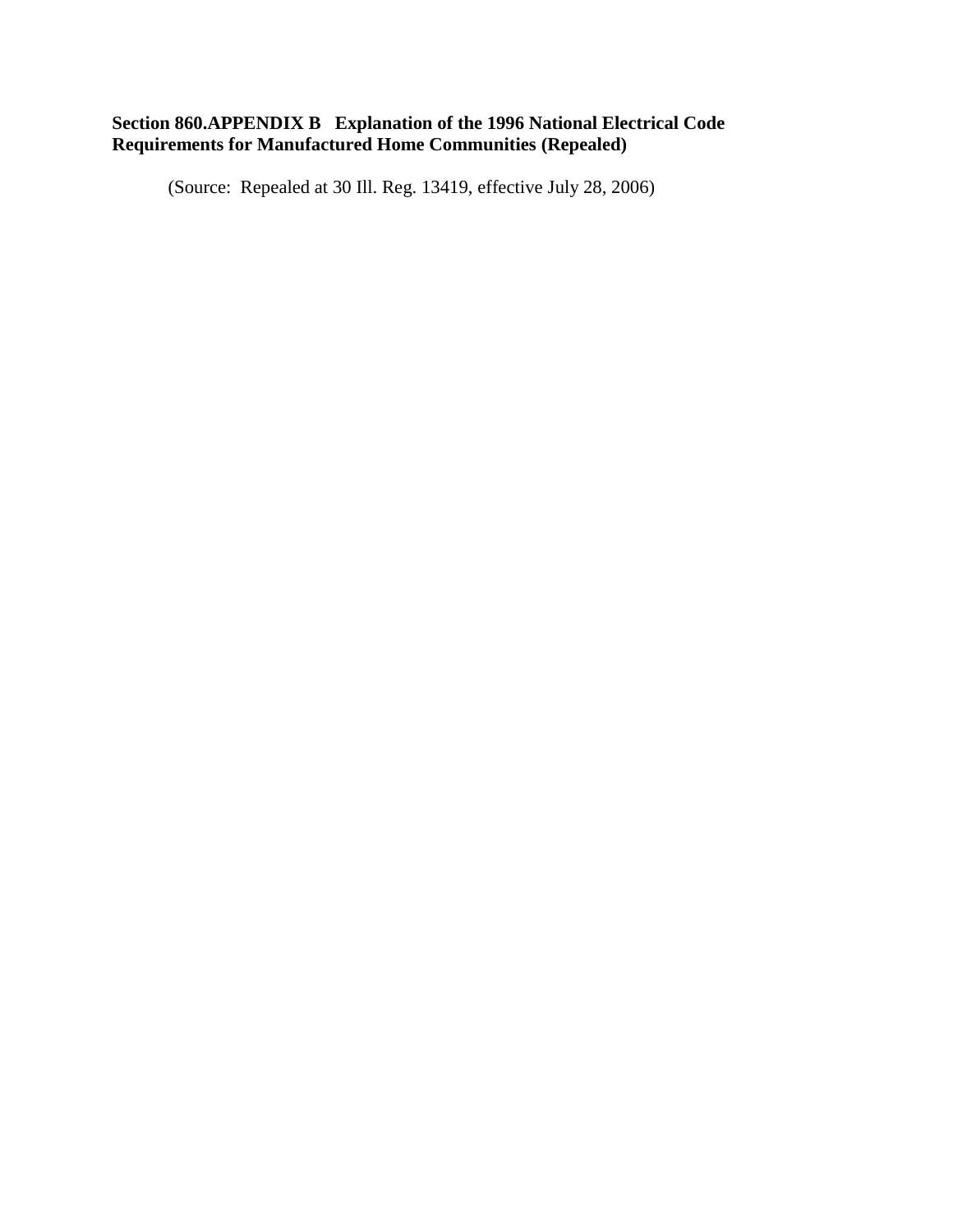### **Section 860.APPENDIX C Unlicensed Motor Vehicles**

Section 860.310(d) of the Manufactured Home Community Code prohibits unlicensed vehicles in manufactured home community. This includes cars, trucks, motorcycles and trailers. While it is the manufactured home community owner's responsibility to assure compliance with this requirement, the manufactured home community owner may have legal difficulties in getting an unlicensed vehicle either licensed or removed within the time period allotted by the Department (usually 30 days). The Department recognizes this problem and encourages an investigation into the following possibilities.

- 1. The rules of the particular manufactured home community should prohibit unlicensed vehicles from being located in the manufactured home community and contain language that allows the manufactured home community owner to have unlicensed vehicles towed at the owner's expense after seven days written notice is provided. The resident should sign an acknowledgment and agreement to the rules.
- 2. Effective January 1, 1988, the local governmental jurisdiction has the authority to adopt an ordinance to permit it to tow inoperable motor vehicles and their parts after seven days written notification to the owner. Manufactured home community owners should encourage local jurisdictions to adopt such an ordinance and then advise the authorities when enforcement action needs to be initiated by the local authorities. The language describing this authority is contained in three particular laws for municipalities [65 ILCS 5/11-40-3], for counties [55 ILCS 5/5-1092] and for townships [60 ILCS 1/30-130]. This pertains only to inoperable vehicles but includes those on both public and private property.
- 3. Section 4-203 of the Illinois Vehicle Code [625 ILCS 5/4-203] contains provisions that allow a manufactured home community owner to immediately tow an unlicensed vehicle if the owner has a sign posted as specified in the Illinois Vehicle Code.
- 4. The American Lung Association has a Vehicle Donation Program. For more information contact the American Lung Association, Vehicle Donation Program, #1 Christmas Seal Drive, P.O. Box 2576, Springfield, Illinois 62708-2576, or call 1-800-583-4425.
- 5. The National Kidney Foundation of Illinois, Inc. has a car donation program. Call 1-800-488-CARS for details.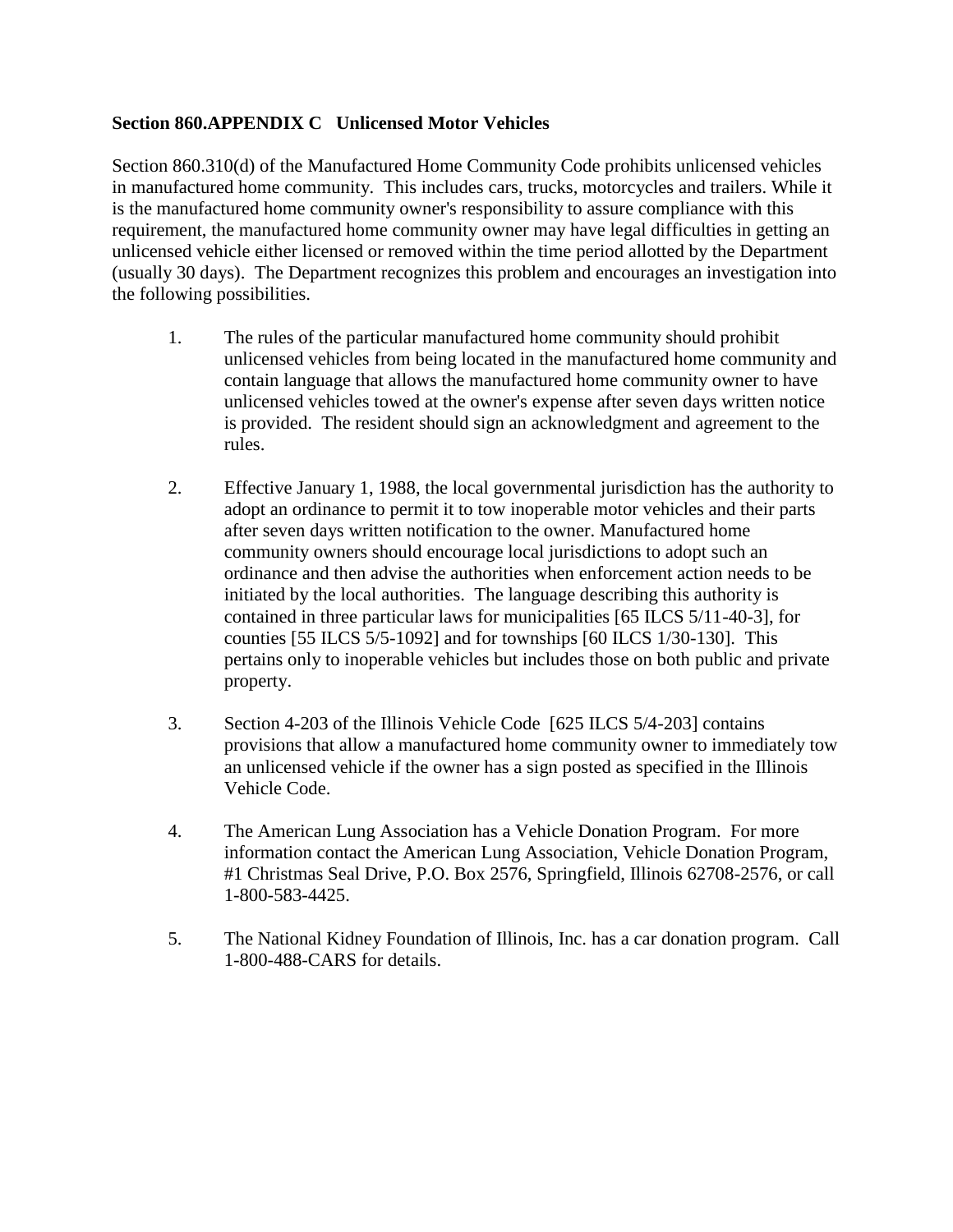## **Section 860.APPENDIX D Home Rule Units**

Section 26 of the Mobile Home Park Act exempts home rule units. All of Cook County and municipalities with a population of more than  $25,000$  are home rule units unless a specific referendum was passed. The following is a list of home rule units in Illinois as of November 1, 1997.

| Addison                  | Flora                   | Park City              |
|--------------------------|-------------------------|------------------------|
| Alsip                    | Freeport                | Park Forest            |
| Alton                    | Galesburg               | Park Ridge             |
| <b>Arlington Heights</b> | <b>Glendale Heights</b> | Pekin                  |
| Aurora                   | Glen Ellyn              | Peoria                 |
| <b>Barrington Hills</b>  | Glenview                | Peoria Heights         |
| <b>Bartlett</b>          | Glenwood                | Peru                   |
| <b>Bedford Park</b>      | Golf                    | Quincy                 |
| Belleville               | <b>Granite City</b>     | Rantoul                |
| Berwyn                   | <b>Hanover Park</b>     | Rockdale               |
| Bloomingdale             | Harvey                  | Rock Island            |
| Bloomington              | Harwood Heights         | <b>Rolling Meadows</b> |
| Bolingbrook              | <b>Highland Park</b>    | Rosemont               |
| <b>Bryant</b>            | <b>Hoffman Estates</b>  | Sauget                 |
| <b>Buffalo Grove</b>     | Joliet                  | Schaumburg             |
| <b>Burbank</b>           | Kankakee                | <b>Schiller Park</b>   |
| <b>Burnham</b>           | Lake Barrington         | Sesser                 |
| Cahokia                  | Lansing                 | Skokie                 |
| <b>Calumet City</b>      | Lincolnshire            | South Barrington       |
| <b>Calumet Park</b>      | Lincolnwood             | South Holland          |
| Carbondale               | Manhattan               | Springfield            |
| Carpentersville          | Marion                  | St. Charles            |
| Carol Stream             | Mascoutah               | Standard               |
| Champaign                | Maywood                 | Stickney               |
| Channahon                | Mettawa                 | <b>Stone Park</b>      |
| Chicago                  | <b>McCook</b>           | Streamwood             |
| Chicago Heights          | Moline                  | Sycamore               |
| Chicago Ridge            | Monee                   | Thornton               |
| Cicero                   | <b>Morton Grove</b>     | <b>Tinley Park</b>     |
| Countryside              | Mound City              | <b>University Park</b> |
| <b>Crystal Lake</b>      | <b>Mount Prospect</b>   | Urbana                 |
| Danville                 | Mt. Vernon              | Valmeyer               |
| Decatur                  | Muddy                   | Watseka                |
| Deerfield                | Mundelein               | Waukegan               |
| DeKalb                   | Murphysboro             | <b>West Dundee</b>     |
| Des Plaines              | Naperville              | Wheaton                |
| Dolton                   | <b>Naples</b>           | Wheeling               |
| <b>Downers Grove</b>     | <b>National City</b>    | Wilmette               |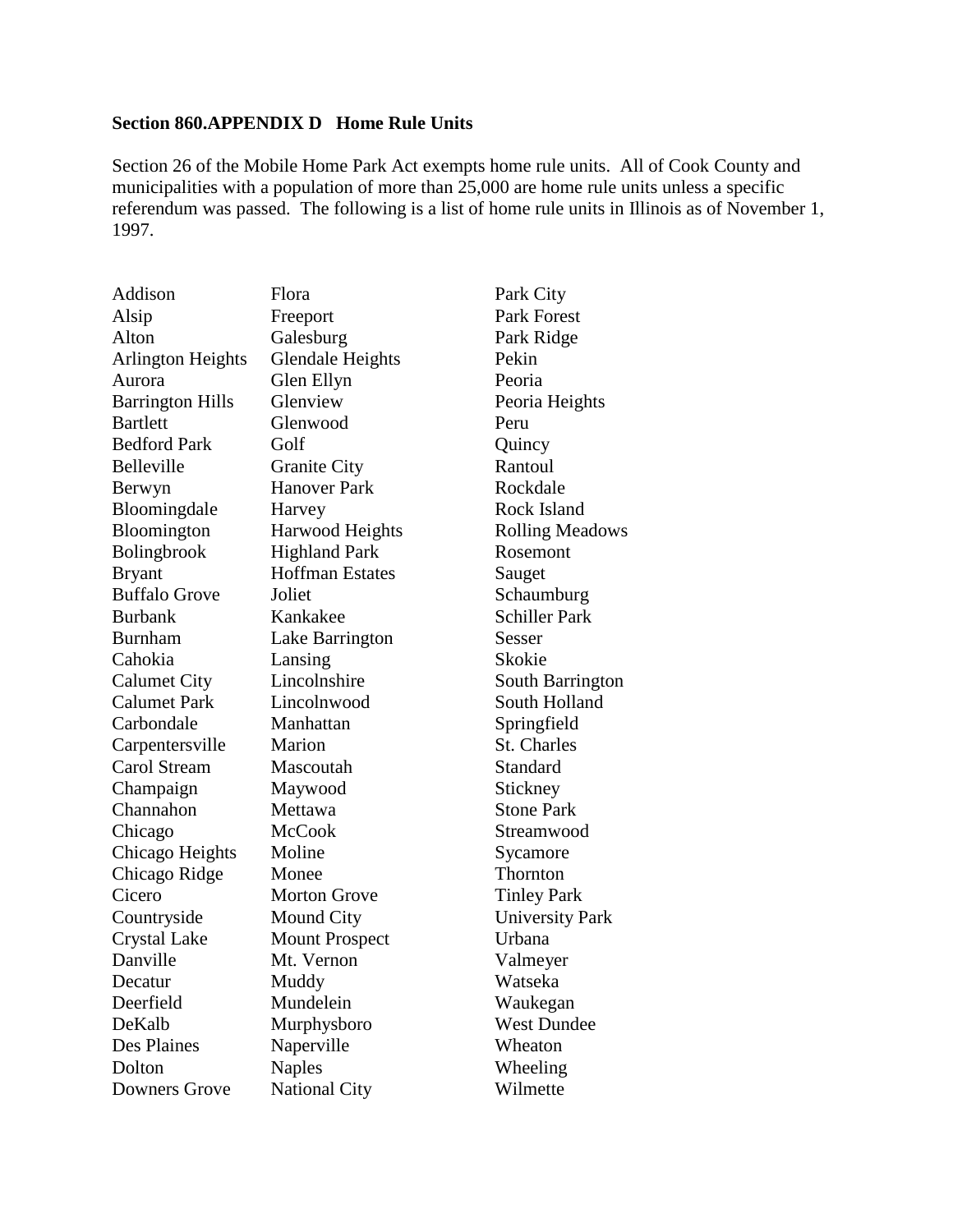| <b>East Hazel Crest</b> | <b>Niles</b>       | Woodridge          |
|-------------------------|--------------------|--------------------|
| East St. Louis          | Normal             | <b>Cook County</b> |
| Elgin                   | Norridge           |                    |
| Elk Grove Village       | North Chicago      |                    |
| Elmhurst                | <b>Oak Forest</b>  |                    |
| <b>Elmwood Park</b>     | Oak Lawn           |                    |
| Elwood                  | Oak Park           |                    |
| Evanston                | <b>Orland Park</b> |                    |
| Evergreen Park          | Palatine           |                    |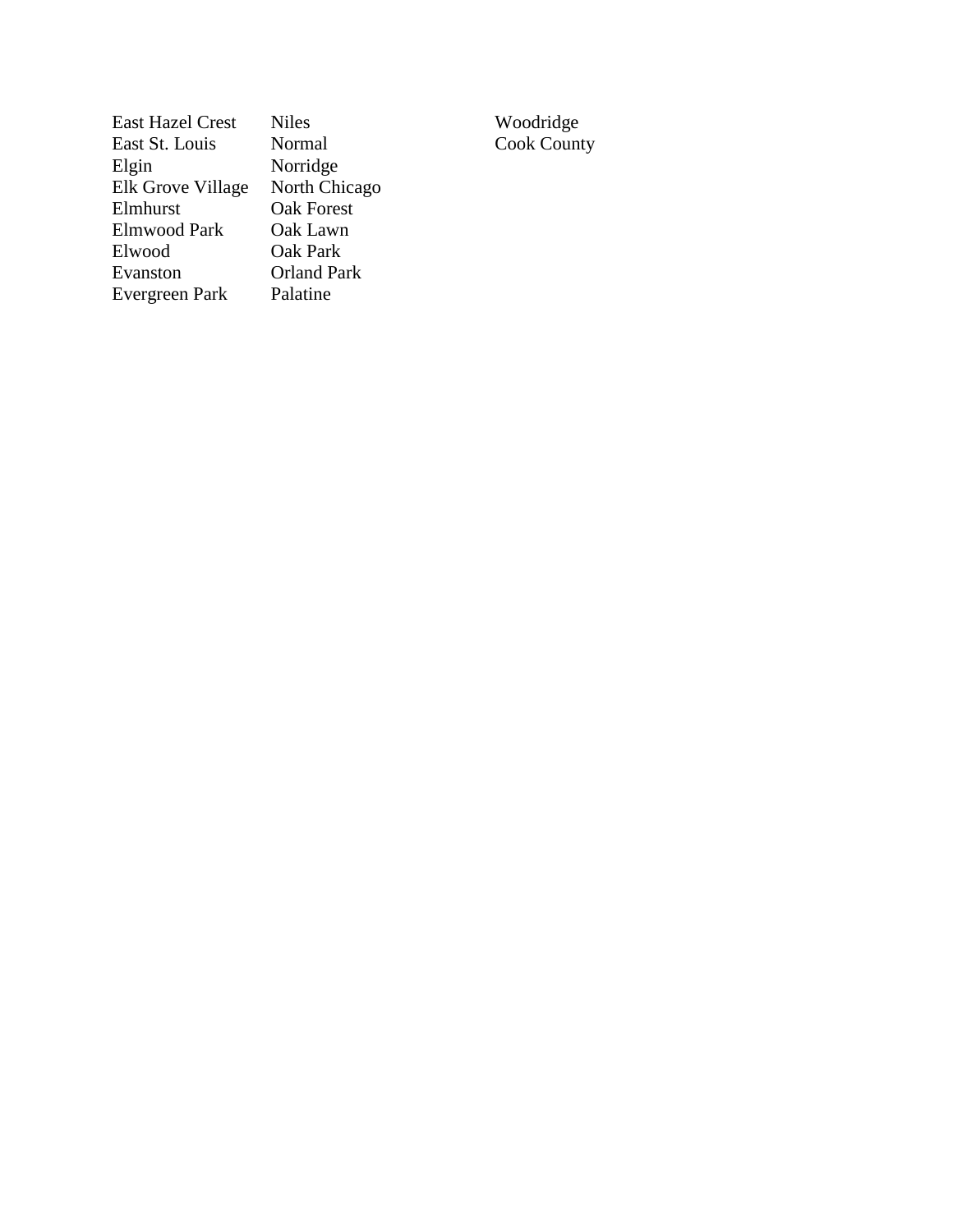## **Section 860.ILLUSTRATION A Manufactured Home Community Layout For Sites Constructed After July 1, 1998**

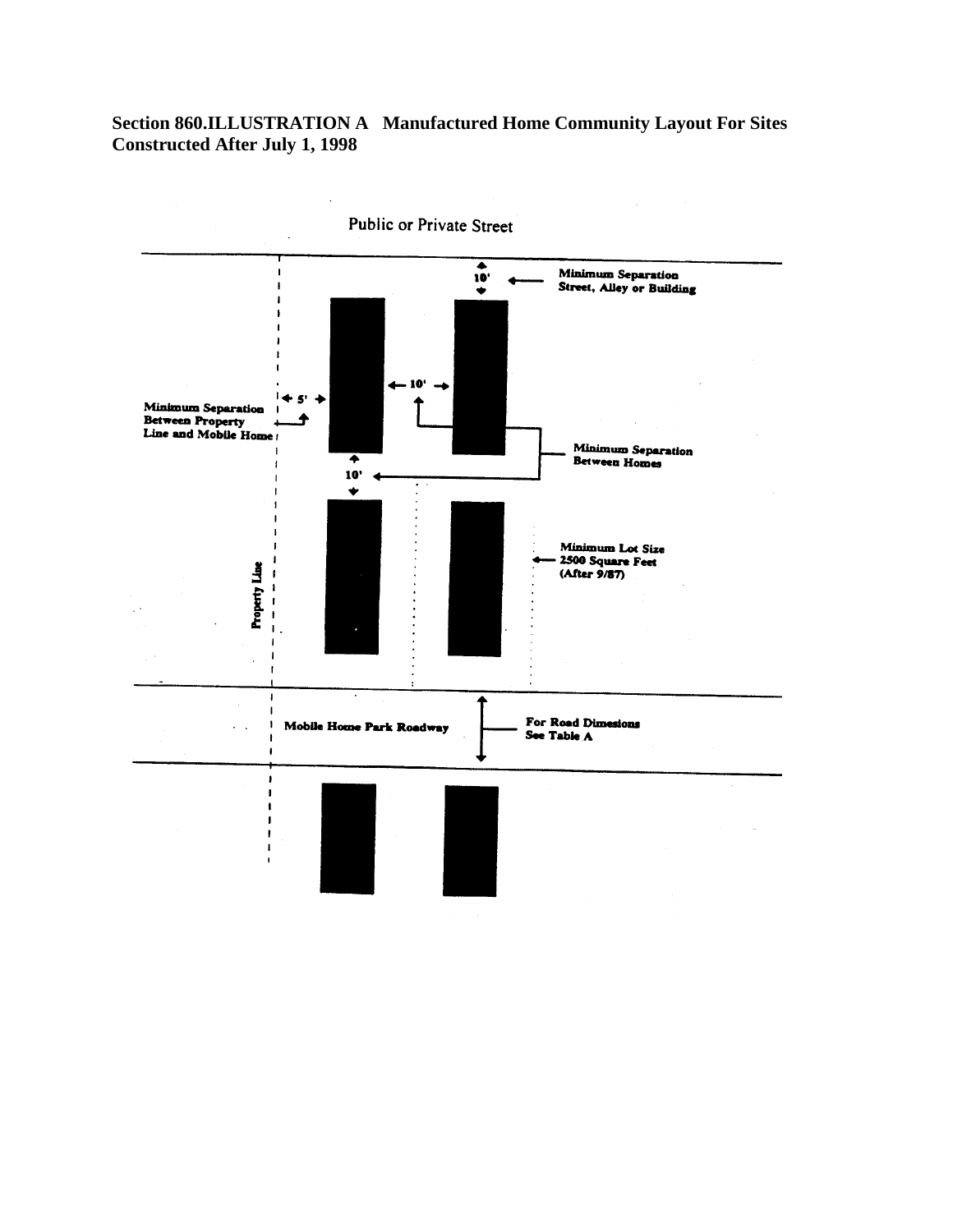**Section 860.ILLUSTRATION B Typical Manufactured Home Site**

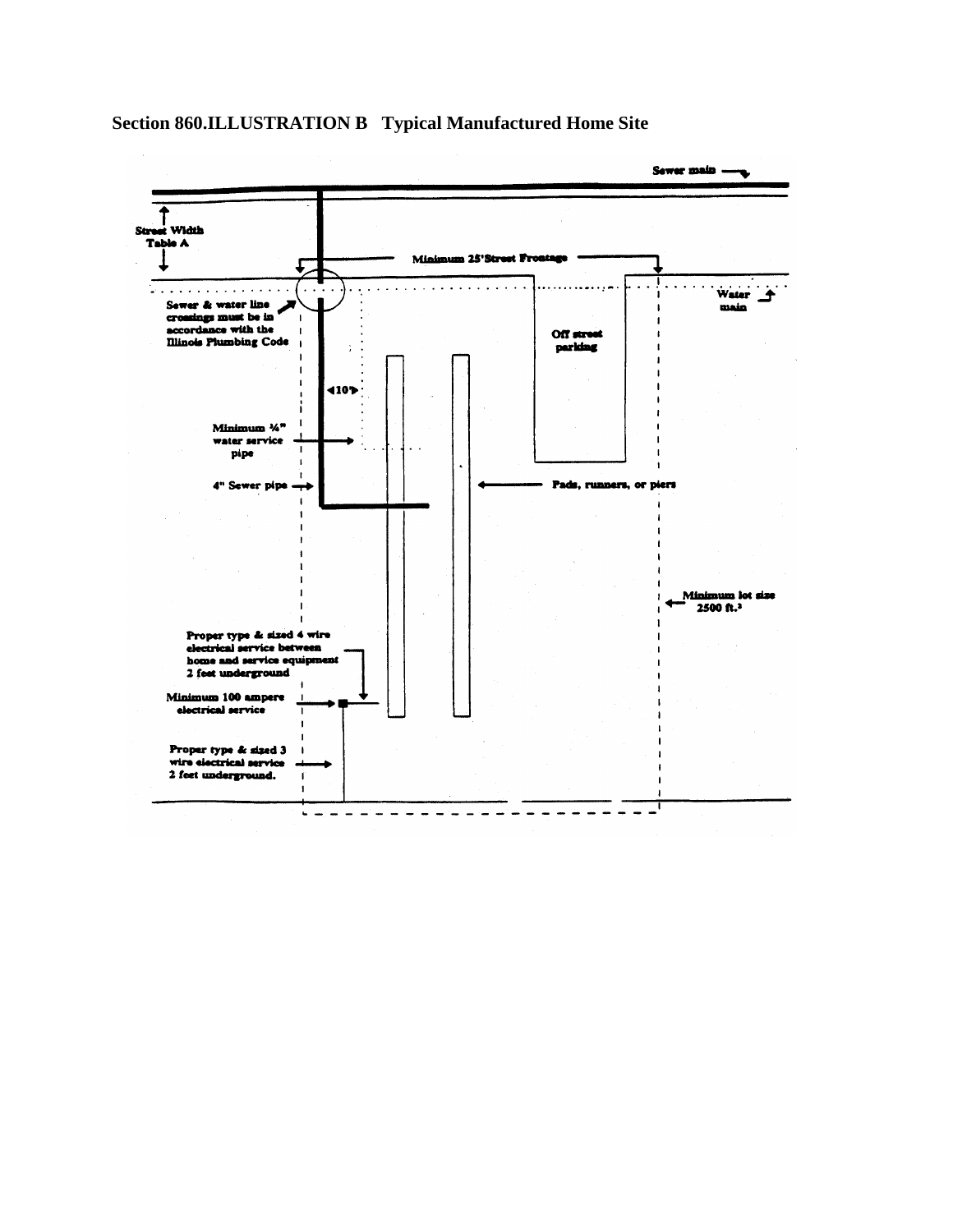

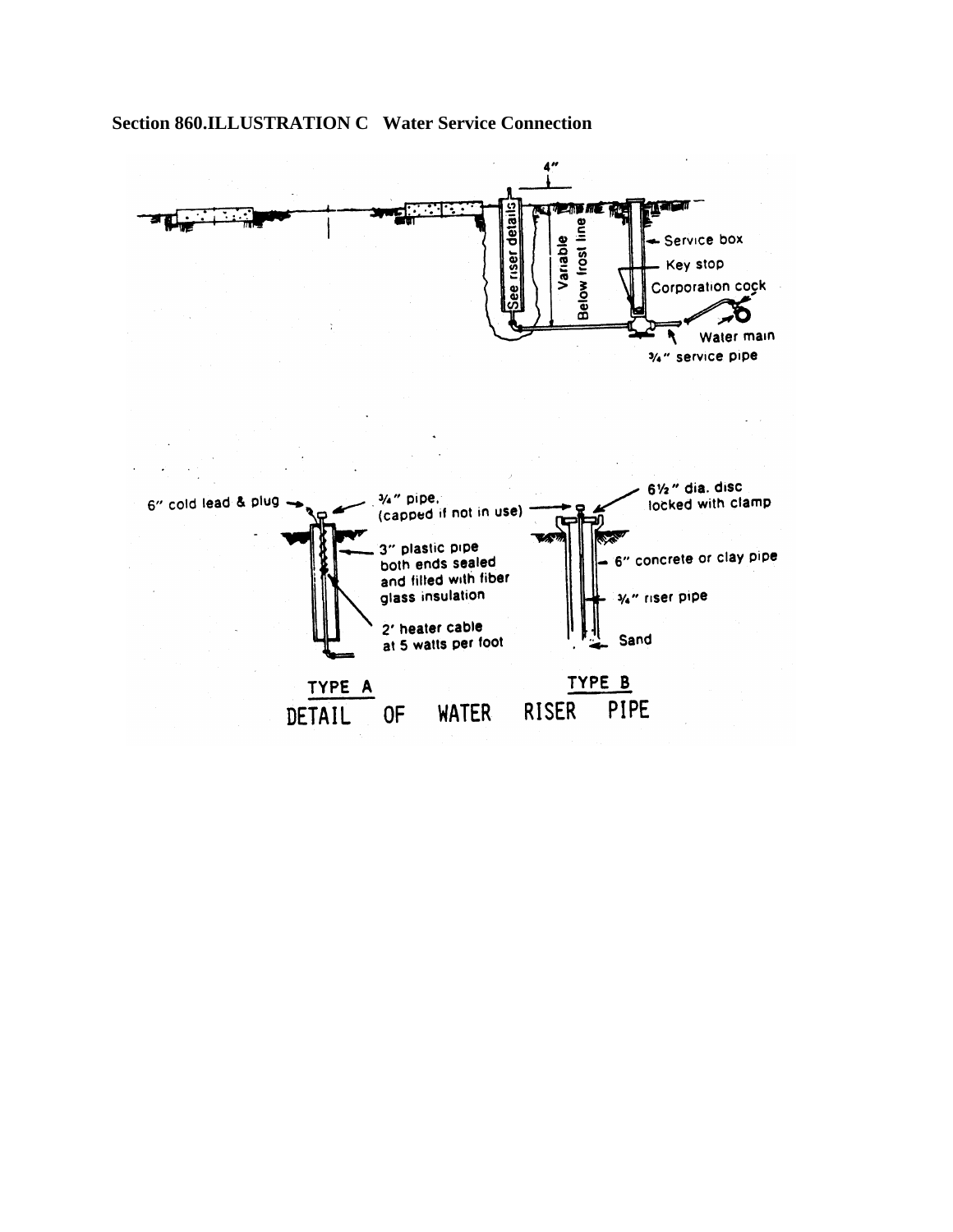#### **Section 860.ILLUSTRATION D Sewer Service Connection**



#### **Section 860.ILLUSTRATION E Sample Register Information**

Address

Names of All Occupants of Home

Secretary of State Vehicle Identification Number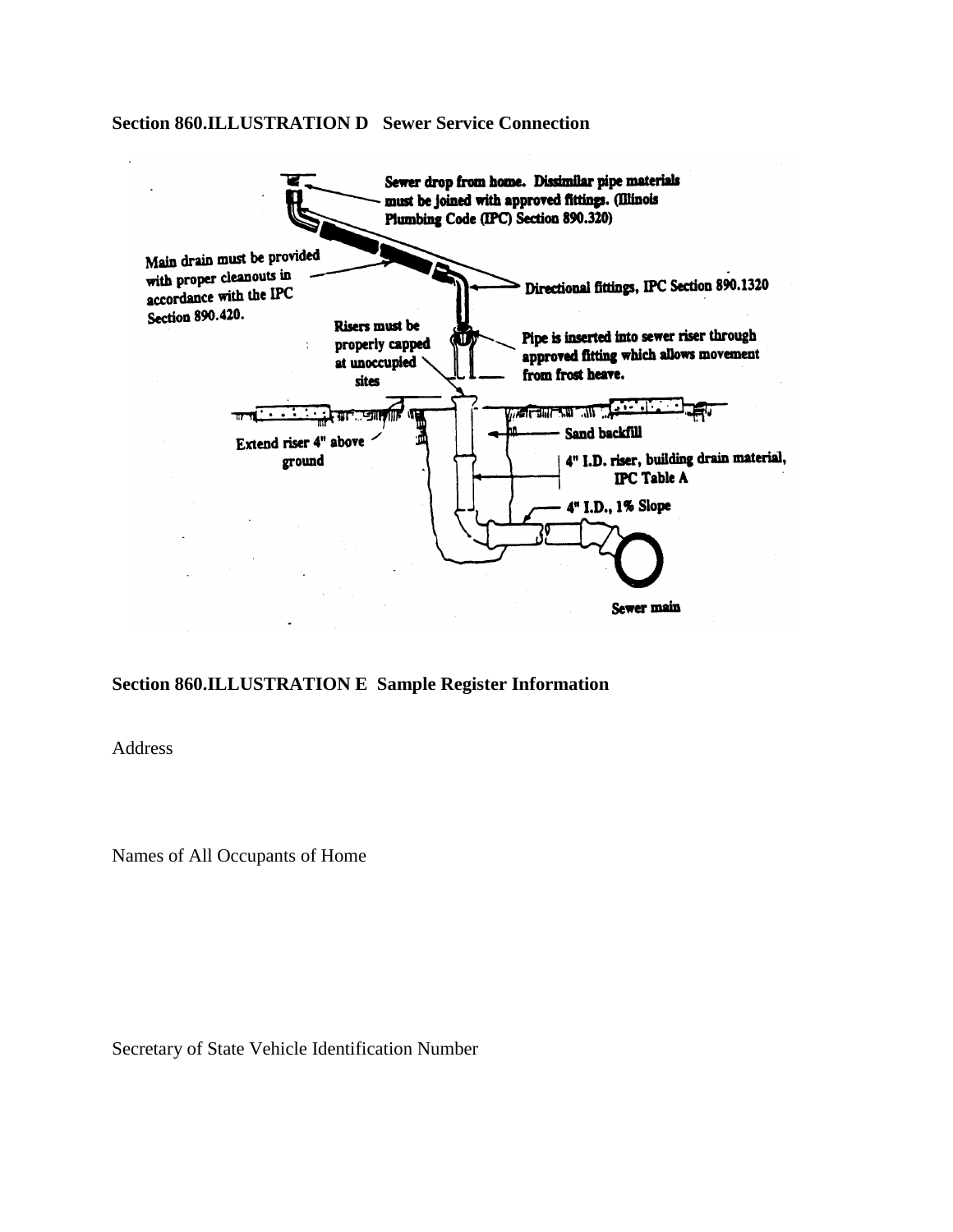Dimensions of Home Square Feet

Date Home Moved to Above Address

Name of Homeowner

Address of Homeowner

My signature below indicates concurrence with the above information. In addition, I concur that I was provided with the information specified in Section 860.400 of the Manufactured Home Community Code, which includes the manufactured home community rules, information regarding the tiedown of a home, safety tips in the event of a tornado, a copy of the Mobile Home Landlord and Tenants Rights Act, and the name and telephone number of the manufactured home community manager.

Signature of Owner/Occupant

(It is suggested that a separate page or card be devoted to each address and that the records be kept in address order. The records of residents who have moved must be kept for six years from the date of initial occupancy.)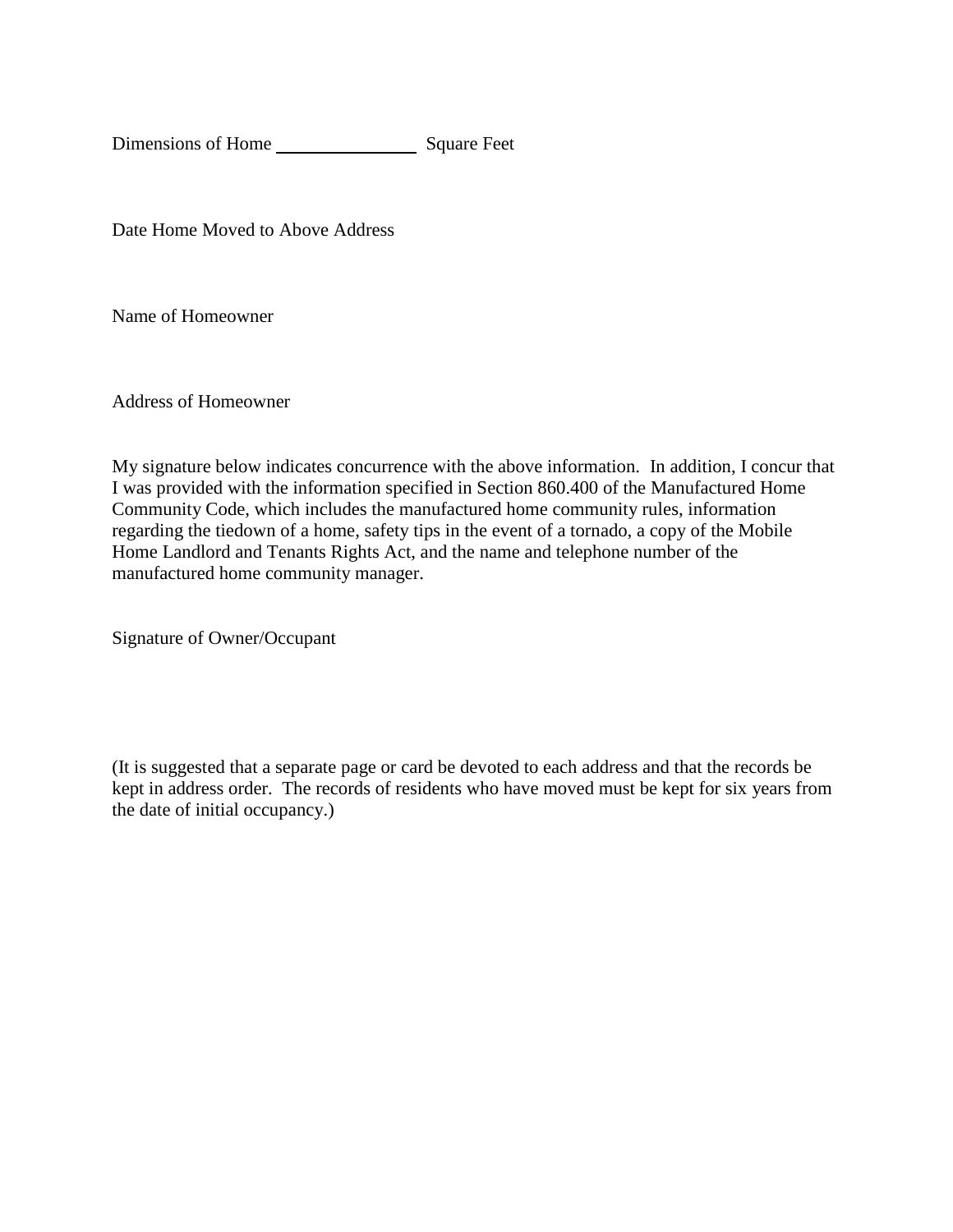

 $15$   $(55.5(6))^2$ 

3191

n. SERVICE CONDUCTOR **CROUNDED ELECTRODE** 

₩∙

**FEDER** 

**PROPER SIZING (CILAPTER 9) &**<br>ADEQUATE MATERIAL (300-5(D)

**EXELES** 

편

 $\cdots$ 

FEEDER<br>ASSEMBLY

# **Section 860.ILLUSTRATION F Manufactured Home Community Electrical System**

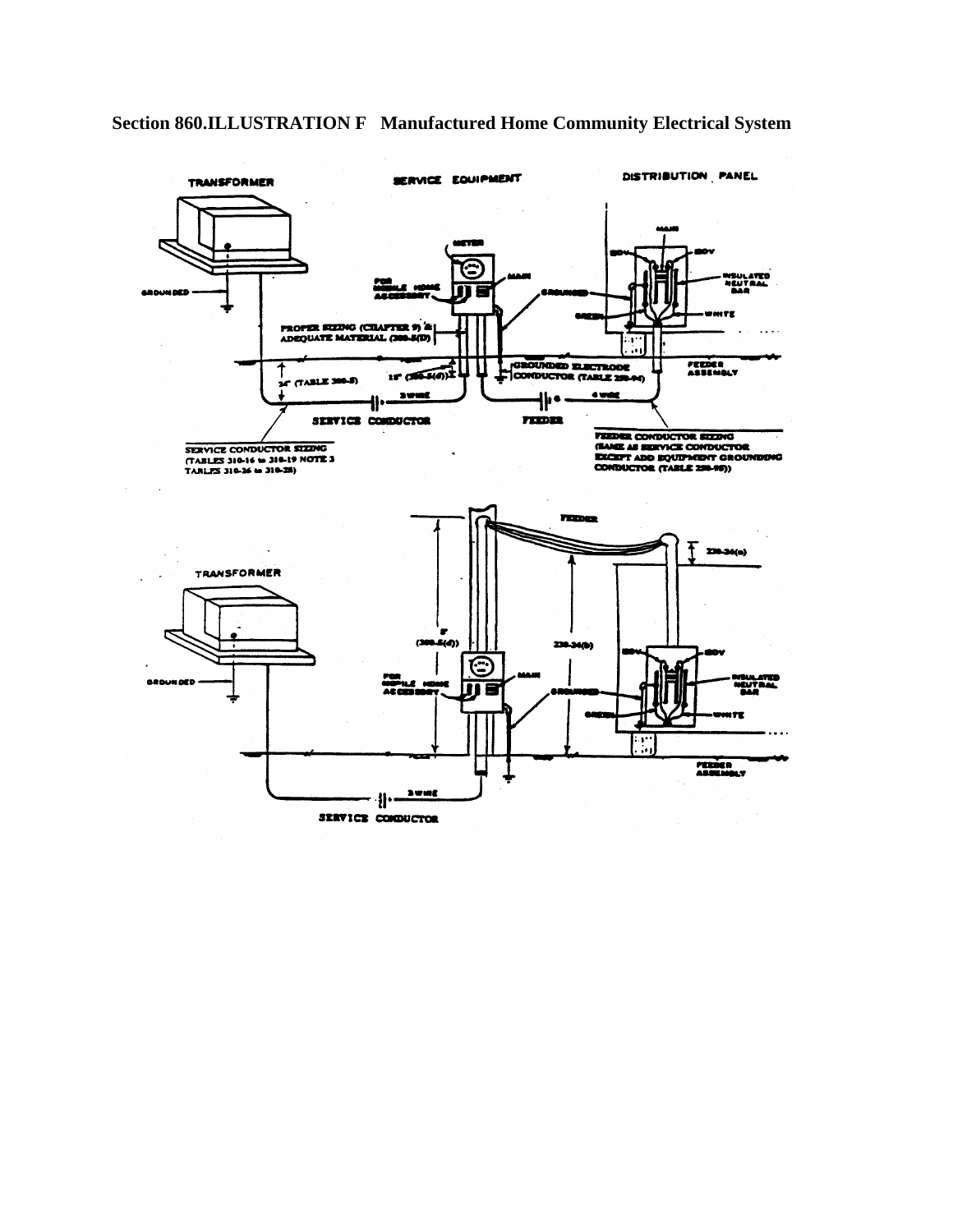# **Section 860.TABLE A Minimum Road Width**

Minimum Road Width (In feet)

Way Traffic Two Way Traffic

- No Parking on Streets 18 24
- Parking on Streets 24 30
- Parking on Both Sides 30 36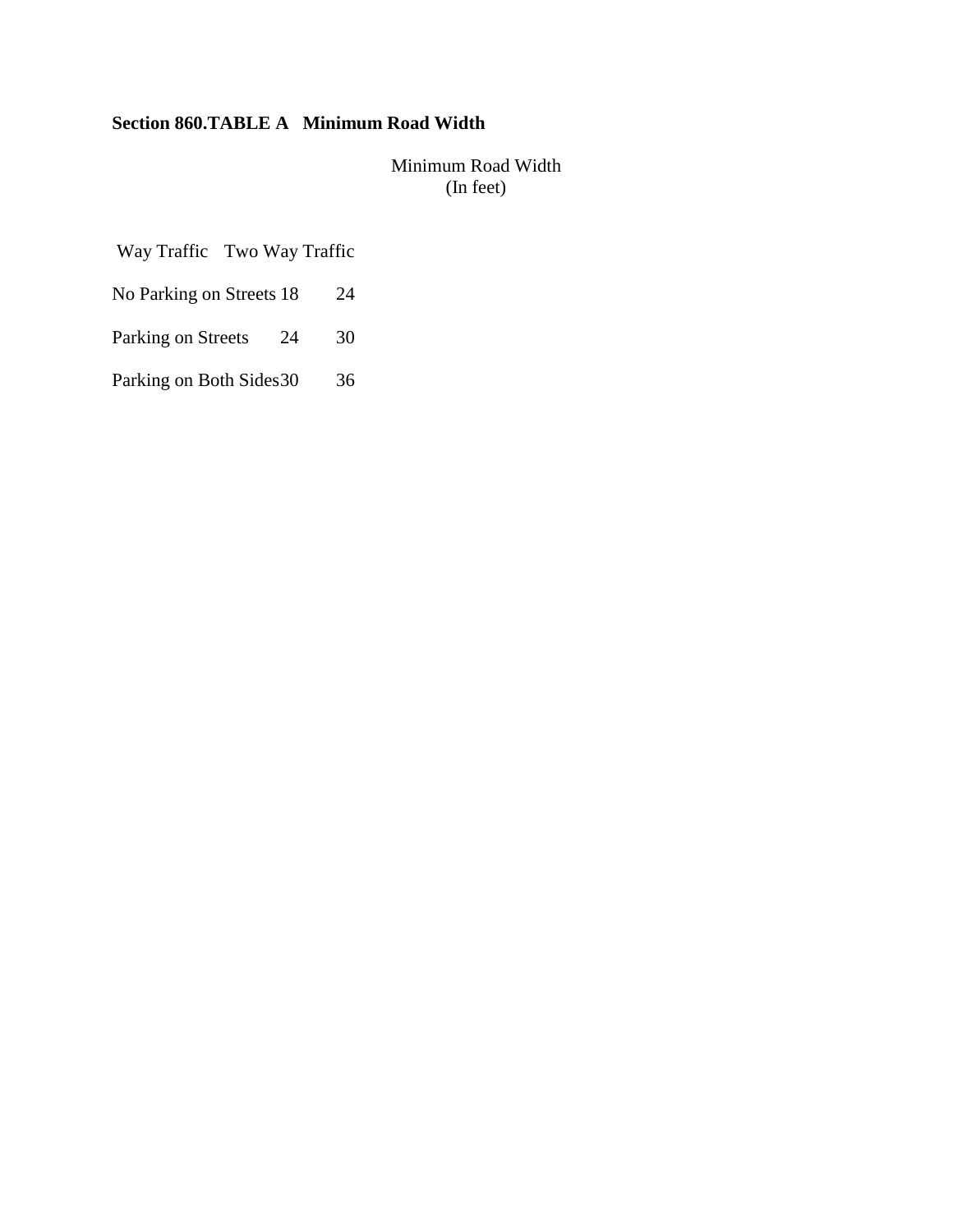## **Section 860.TABLE B Water Distribution Pipe Size**

| Number of                |                   |
|--------------------------|-------------------|
| <b>Manufactured Home</b> | Maximum Length    |
| <b>Sites Connected</b>   | of Main (In feet) |
| 20                       | 600               |
| 60                       | 1,800             |
| 120                      | 3,600             |
| 400                      | 12,000            |
|                          |                   |

NOTE: If local requirements exceed the above sizes, the local standards must be met. A minimum 6-inch diameter pipe is required if fire hydrants are installed in the water distribution system. (See Section 860.270(d).)

(Source: Amended at 30 Ill. Reg. 13419, effective July 28, 2006)